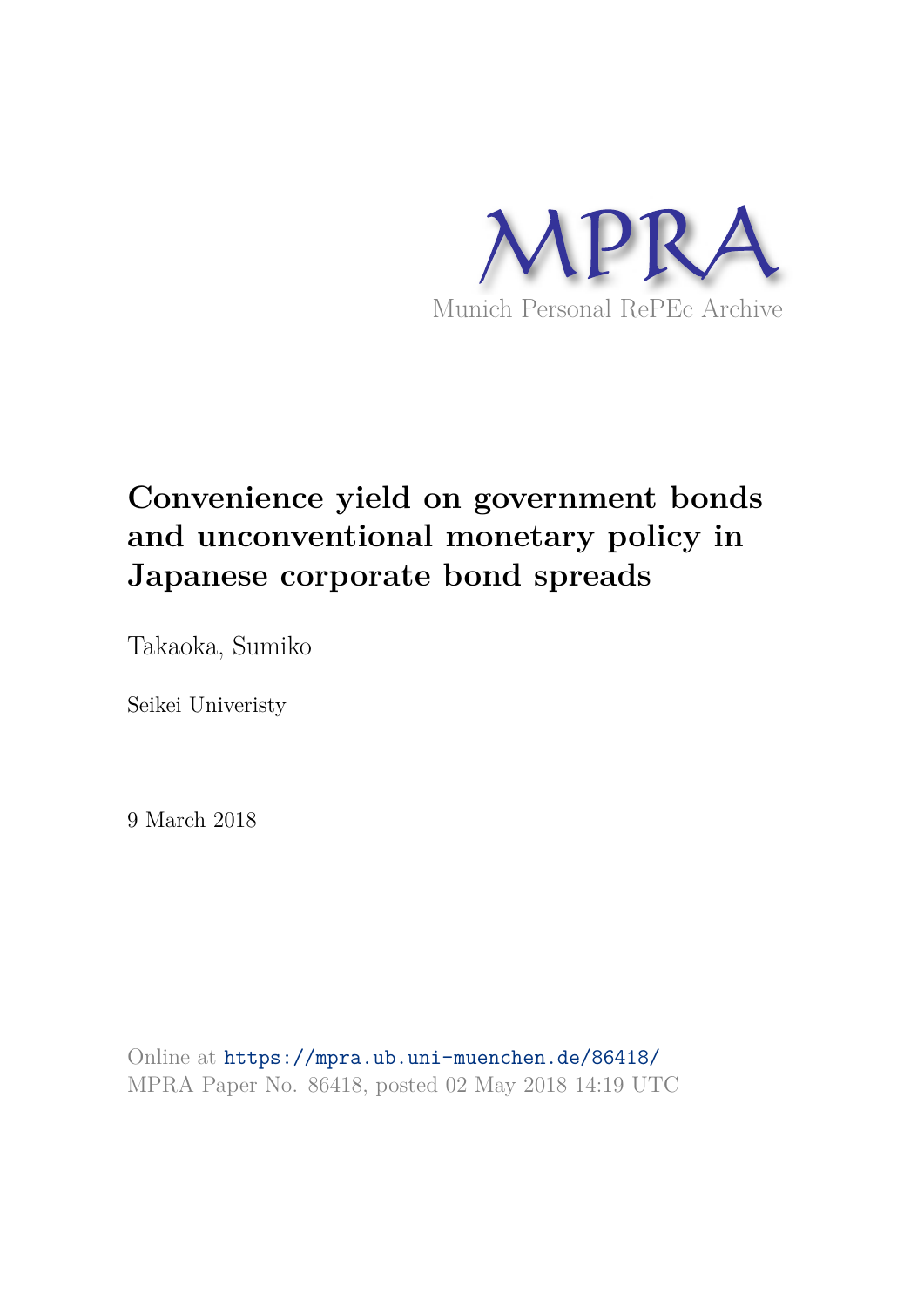# Convenience yield on government bonds and unconventional monetary policy in Japanese corporate bond spreads

Sumiko Takaoka

Faculty of Economics, Seikei University, 3-3-1, Kichijoji Kitamachi, Musashino, Tokyo 180-8633, Japan e-mail: takaoka@econ.seikei.ac.jp, ORCID: 0000-0002-2621-9401

March 9, 2018

#### **Abstract**

This paper examines the factors that contribute to credit spreads in the primary market for Japanese corporate bonds, especially when the Bank of Japan implemented unconventional monetary policy measures. The models of credit spreads based on the Treasury convenience yield hypothesis are estimated using an issue-level dataset. The results indicate that the factors to explain credit spreads changed under the unconventional monetary policy regime. Investors became less sensitive to the risk of default for issuers with different credit quality due to the unprecedented degree of monetary easing. The Japanese government's debt-to-GDP ratio, which is a measure of the convenience yield on government bonds, is an important driver of credit spreads throughout the sample period.

*JEL classification numbers:* E50, G12, G30

*Keywords:* Convenience yield, Corporate bonds, Credit spreads, Japanese government bonds, Unconventional monetary policy.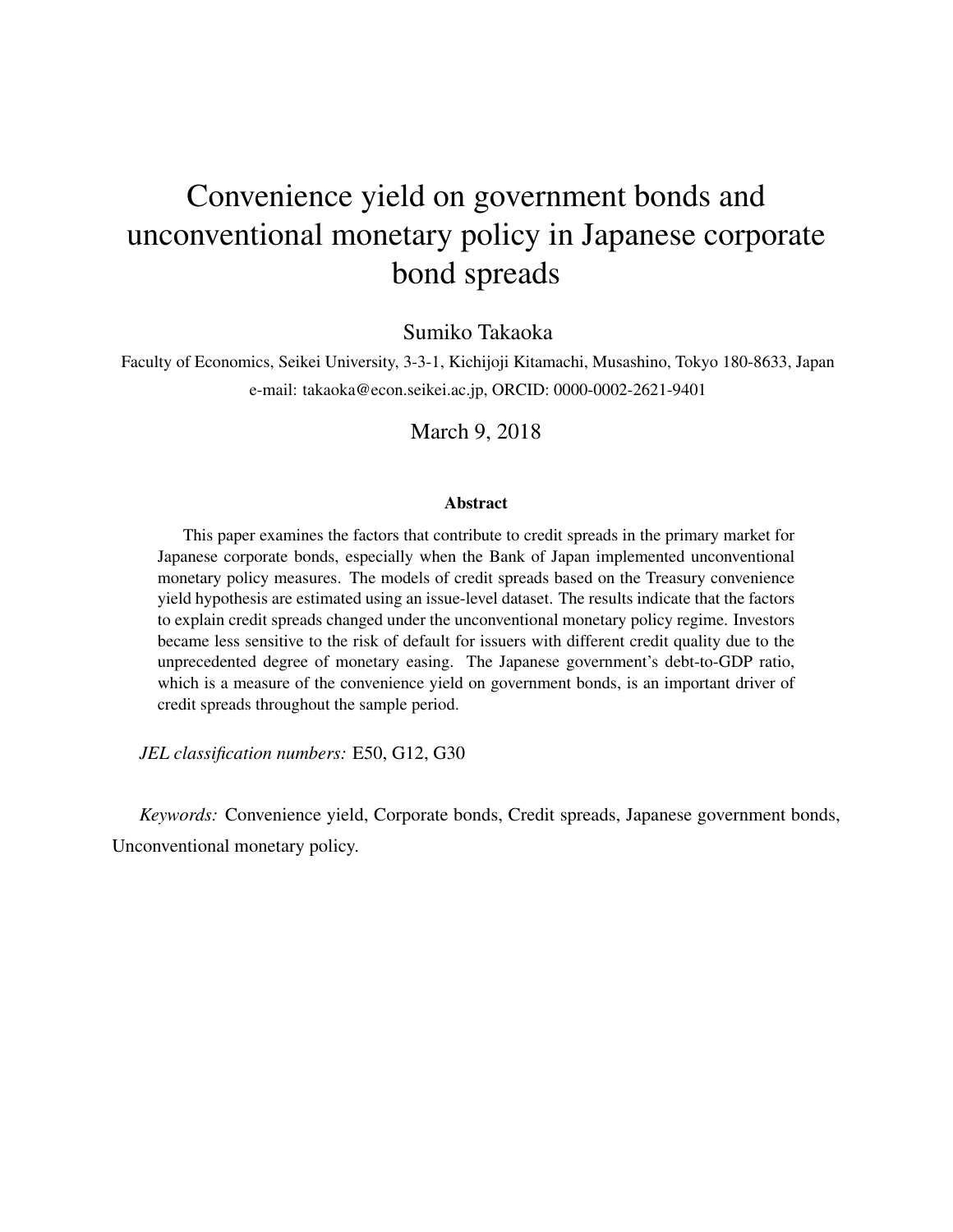## 1 Introduction

Over the past two decades, the Japanese corporate bond market experienced many changes and events. Among them, the major and most unexpected event was the Fukushima Daiichi nuclear disaster at Tokyo Electric Power Co. (TEPCO)'s Fukushima Daiichi Nuclear Power Plant on March 11, 2011. It had a severe impact in Japan and rendered TEPCO, Japan's largest corporate bond issuer, unable to raise funds from the public bond market.<sup>1</sup> The amount of outstanding TEPCO corporate bonds was about 5 trillion yen (\$ 60.9 billion) when the Great East Japan Earthquake hit Japan (The Nikkei, April 21, 2011). It is striking that the largest issuer suddenly dropped out of the primary corporate bond market in Japan. In addition, the other electric power companies, the principal issuers in Japanese corporate bond market, were downgraded due to the high uncertainty over their future costs. The Great East Japan Earthquake affected the corporate bond market in Japan not only through principal issuers dropping out, but also through (unconventional) monetary policy. In the wake of this disaster, the Bank of Japan (BOJ) had a significant task: to revive the damaged economy. The BOJ rushed to bolster markets and implemented many unconventional monetary policy measures after March 2011. The Japanese corporate bond market then experienced an unprecedented degree of monetary easing, which resulted in yields at record lows.

This study investigates the factors that contribute to the credit spread, which is the difference in yields between defaultable debt instruments and risk-free government securities of comparable maturity, in the Japanese corporate bond market. This study focuses on the period after the Great East Japan Earthquake, when the BOJ implemented unconventional monetary policy measures. There is a large body of literature explaining corporate bond spreads. For example, Puri (1996), Gande et al. (1997), Gande et al. (1999), and Puri (1999) describe the factors that determine the spreads for corporate bonds in the primary market. Moreover, papers such as Longstaff et al. (2005), Wu and Zhang  $(2008)$ , Gilchrist and Zakrajšek  $(2012)$ , and Faust et al.  $(2013)$  provide evidence that the underlying economic factors and individual default risk are important determinants of credit spreads in the secondary market. To account for the shock of the nuclear disaster on electric power companies, this study focuses on credit spreads for corporate bonds in the primary market.

In theory, credit spreads after the Great East Japan Earthquake should be higher due to the increasing uncertainty about future economic fundamentals and damage to domestic production.

<sup>&</sup>lt;sup>1</sup> After the Fukushima nuclear disaster, it took about 6 and a half years for TEPCO to resume public corporate bond issuance on March 3, 2017, through its subsidiary TEPCO Power Grid Inc.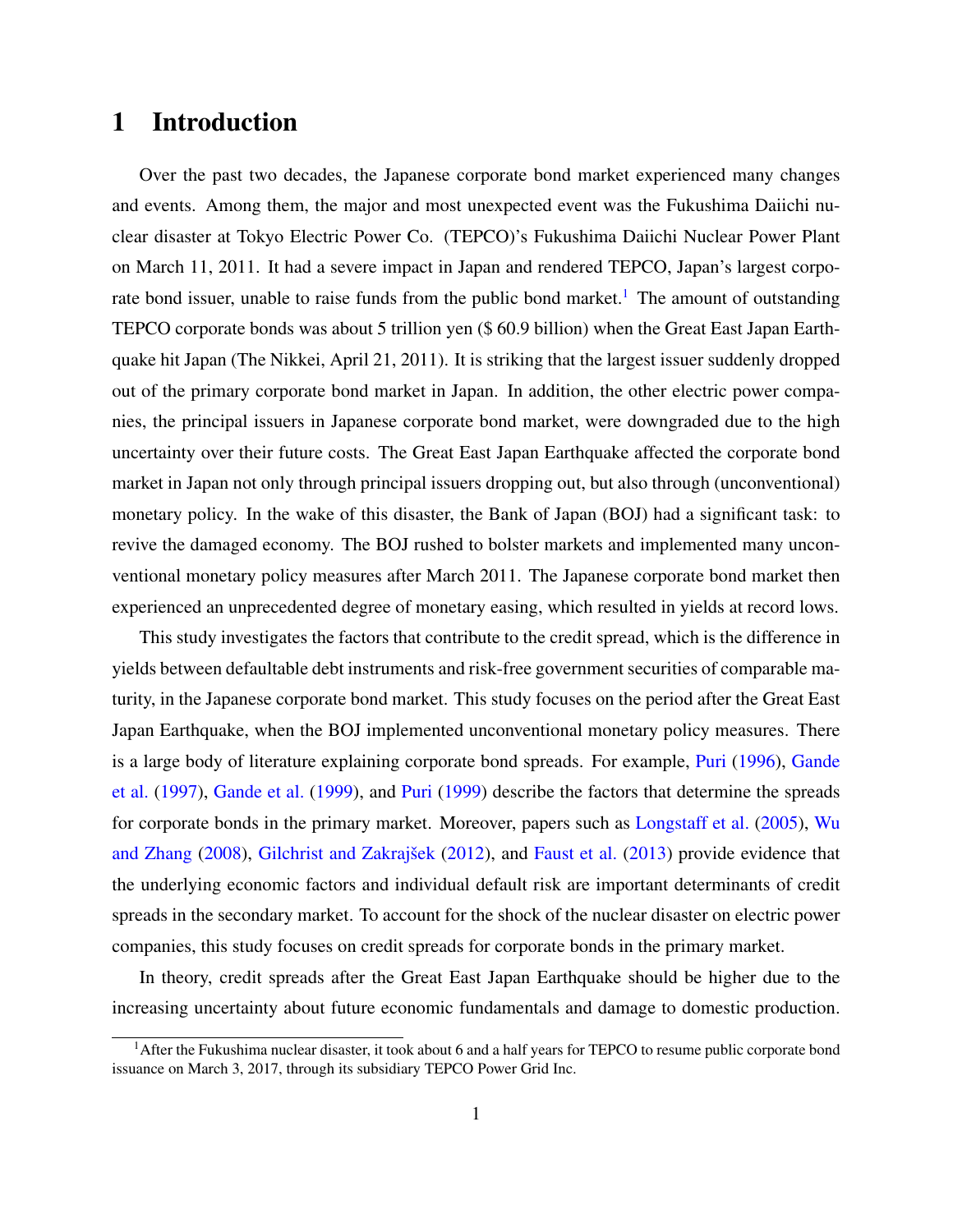In fact, Kumano et al. (2014) observe negative spillover effects due to disruptions of supply chain networks and the declines in domestic production in some sectors in the period following the Great East Japan earthquake. However, this study finds that the credit spreads after this earthquake are lower on average when the credit spread model was estimated using data on individual corporate bonds issued in these 20 years.

Behind this puzzling response, the Great East Japan earthquake and unconventional monetary policy on the credit spreads had two opposing effects. First, the disruption in supply chain networks and decline in domestic production increased credit spreads, and not only in the corresponding sector. The increasing uncertainty about future economic fundamentals had a negative impact on credit risk. This effect could increase the credit spreads. On the other hand, soon after this earthquake, the BOJ expanded its asset buying scheme and maintained a massive stimulus program to support the damaged economy. This monetary stimulus lowered not only the interest for Japanese government bonds (JGB), but also the credit spreads. During the sample period after this earthquake, the BOJ employed many unconventional monetary policy measures, which were influential and had affected the corporate bond market (see Kuroda (2016) for a detailed description of the policy measures).

Using an issue-level dataset, this study undertakes a detailed analysis to explain the credit spread in the Japanese corporate bond market. In explaining the credit spread, Krishnamurthy and Vissing-Jorgensen (2012) provide interesting theoretical implications and show empirical evidence that an increase in the Treasury supply lowers credit spreads using U.S. annual data, referring to the value that investors assign to the liquidity and safety attributes of Treasuries as the Treasury convenience yield. However, prior studies largely ignore this Treasury convenience yield as a factor of credit spreads in firm- or issue-level analyses. In this study, the issue-level dataset allows us to integrate the convenience yield on government bonds, which is an aggregate factor with issue-level characteristics, by controlling for the financial health of the issuer, issue characteristics, and bookrunner characteristics, which explain the remaining variations in credit spreads that aggregate data cannot potentially explain. Following Krishnamurthy and Vissing-Jorgensen (2012), we assume that three factors determine credit spreads: expected default on the corporate bond, a risk premium associated with the covariance between default and the pricing kernel, and the convenience yield on government bonds. Although prior studies document a relationship between Treasury supply and interest rate spreads; for example, swap spreads in Cortes (2003) and spread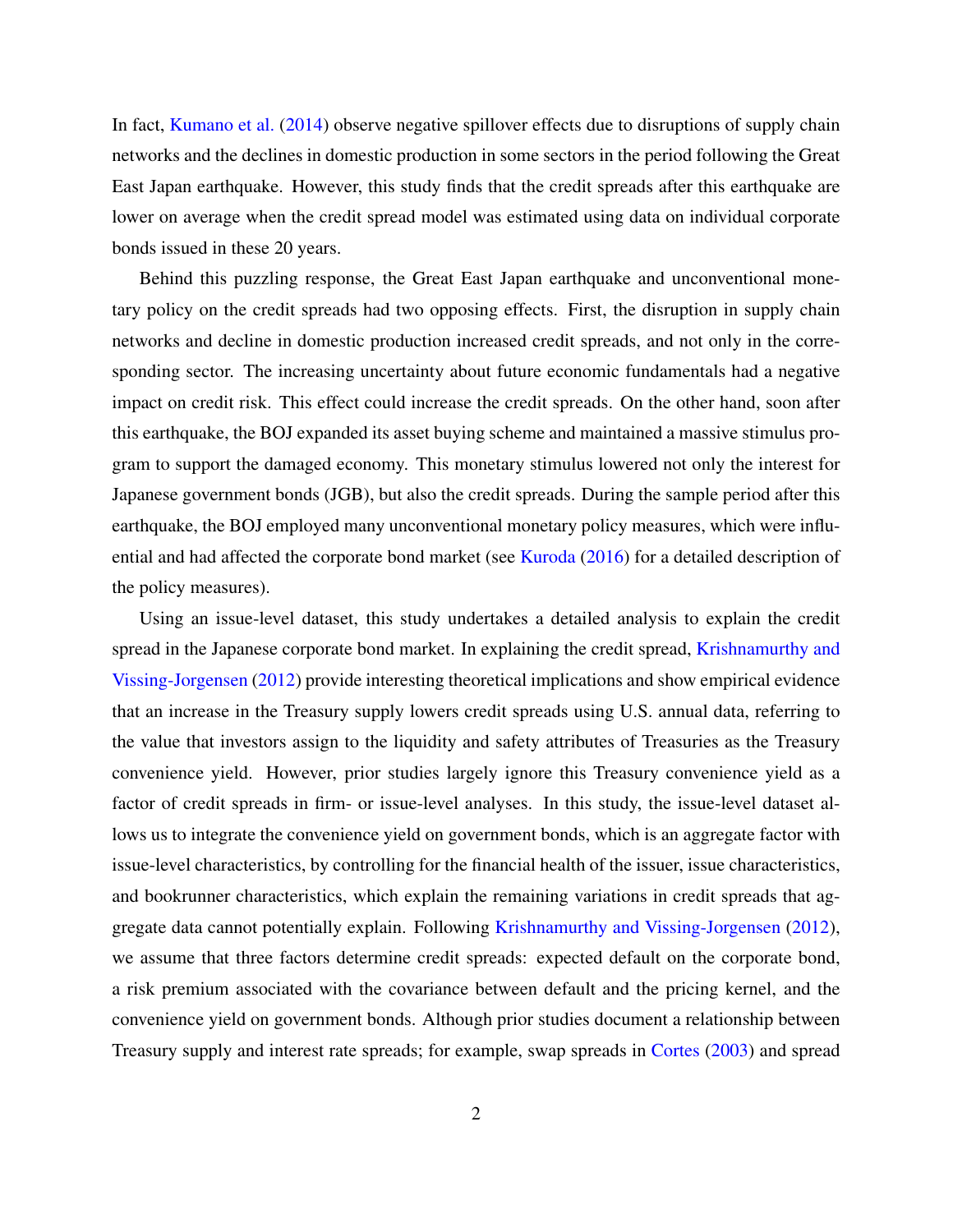between Refcorp bonds and Treasury bonds in Longstaff (2004). However, this study is the first to document the significant and important relationship wherein the increase in the stock of government bonds lowers credit spreads in an issue-level analysis. In addition, the results suggest that the BOJ's unconventional monetary policy significantly lowered credit spreads for all rating classes, and investors became less sensitive to individual issuers' credit risk.

We illustrate the robustness of the findings by considering the truncated nature in our sample. The OLS estimations are likely to be biased due to the truncated nature of the sample because we observe only those firms that actually issued corporate bonds and lack information on firms that wanted raise funds, but had to give up, such as electric companies, even those with investmentgrade credit ratings. We account for this problem and estimate a sample selection model as a robustness check. The results are qualitatively similar to the main results. This paper proceeds as follows. Section 2 briefly discusses the background of Japan's corporate bond market. Section 3 describes the data used to estimate the models. Section 4 details the variables and estimation methodology, and Section 5 presents estimation results. We present concluding remarks in Section 6.

### 2 Background

At \$ 11 trillion, the Japanese bond market is the second largest in the world behind the United States at \$ 37 trillion as of Q4 2015, according to the Bank for International Settlements (BIS). The bond market was largely dominated by government bonds due to its size and liquidity. All bonds issued in the Japanese corporate bond market are investment-grade, $<sup>2</sup>$  and defaults on corporate</sup> bonds are rare. Thus, the Japanese corporate bond market is considered non-volatile and provides issuers with long-term funding.

In the past 20 years, the 2008 global financial crisis and the 2011 Great East Japan earthquake were major economic events striking both the Japanese corporate bonds market and Japan's economy. In 2008, the Japanese straight corporate bond market experienced its first straight corporate bond default in seven years during this period of credit market turmoil. During 2008-2010, eleven cases of straight corporate bond defaults caused a sharp increase in credit spreads in the secondary

<sup>&</sup>lt;sup>2</sup>Although there are speculative grade (below investment-grade) corporate bonds in the secondary market, they were originally issued with ratings in the investment-grade category, but the credit rating was downgraded and the possibility of default increased markedly.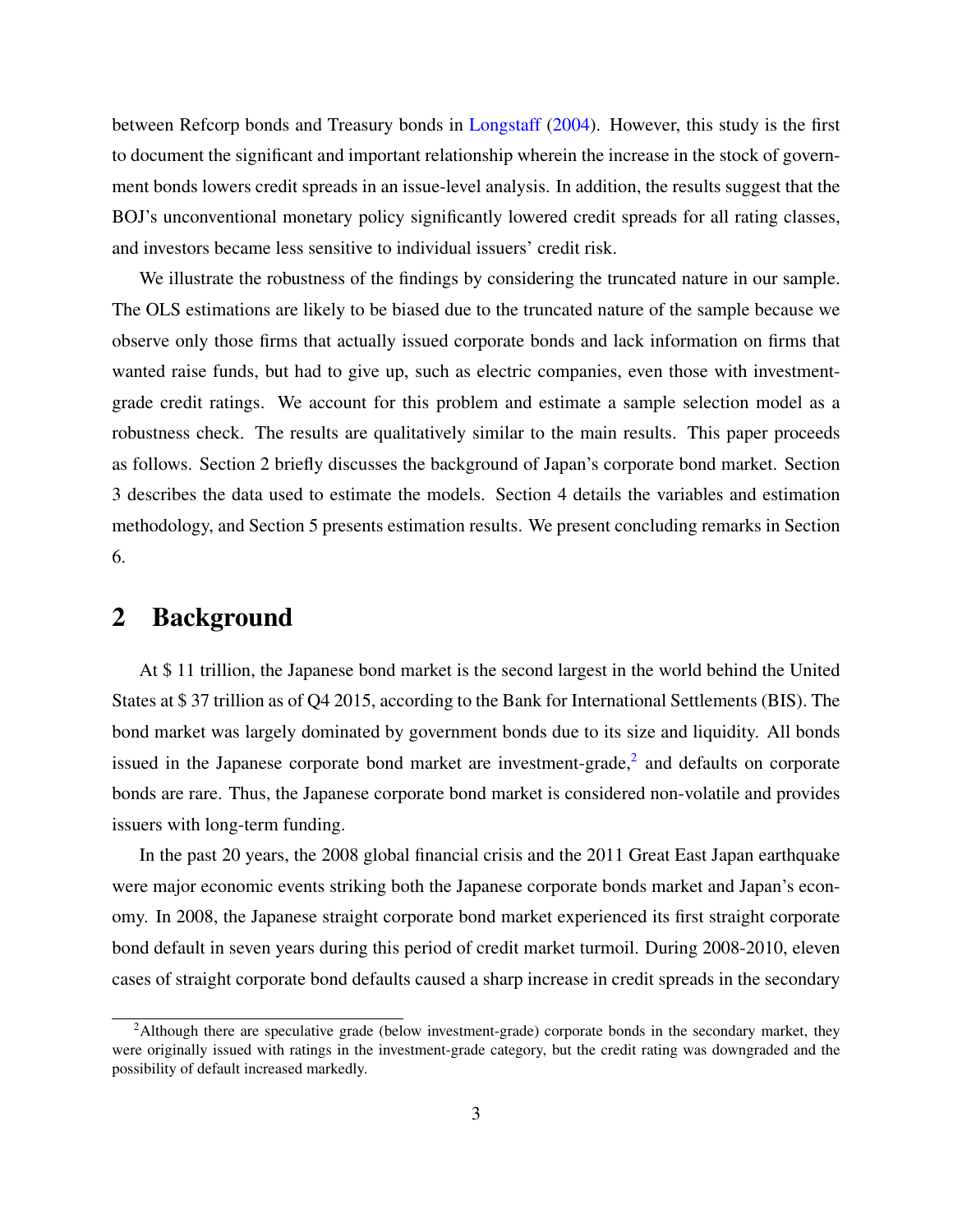market. Then, the BOJ's efforts to support market liquidity and its policy-based financing to facilitate corporate financing calmed the market turmoil.

The recent financial crisis also influenced the primary market for Japanese corporate bonds, where the amount issued during 2008 decreased by about 4% to about 8.8 trillion yen, and the number of issues decreased by 26.9%, according to the Japan Securities Dealers Association. However, the financial crisis was triggered not by an endogenous shock but by an exogenous shock stemming from the collapse of the housing and securitization markets in the U.S. The amounts issued in 2009 increased to 11.4 trillion yen, which was even higher than before the financial crisis.

The events following the Fukushima Daiichi nuclear disaster at Tokyo Electric Power Co.'s (TEPCO) Fukushima Daiichi Nuclear Power Plant on March 11, 2011 had a severe impact on the Japanese economy. In the aftermath of this tragic event, authorities decided to conduct policies for economic and financial stability from dimensional channels, including an international intervention in exchange rate markets (see Neely  $(2011)$ ). This event had a dramatic impact on the Japanese corporate bond market because TEPCO was Japan's largest corporate bond issuer, with about 5 trillion yen (\$ 60.9 billion) of outstanding corporate bonds when the disaster occurred (The Nikkei, April 21, 2011). The credit spreads for outstanding TEPCO corporate bonds jumped to about 400-500 basis points after the earthquake and tsunami, from just 8 basis points before the disaster.<sup>3</sup> Due to this disaster, TEPCO was unable to raise funds from the public offered bond market for about six and a half years. Moreover, rating institutions downgraded other Japanese electric power companies as well, which were principal issuers in the corporate bond market due to greater regulatory uncertainty and lower profitability and cash flows. The first corporate bond issued by an electric power company after the nuclear disaster was in June 2011 by Okinawa Electric Power Company, the only one of the ten electric power companies with no nuclear power plant, and this issue was relatively small. It took more than a year for other electric power companies to issue a corporate bond after the nuclear disaster event due to the greater uncertainty relating to nuclear power plants.

In contrast with movements in the credit spreads in the secondary market, credit spreads in the primary market were back to its level before the nuclear disaster event within a few months, as the business environment, particularly supply chains, was recovering. Moreover, the BOJ faced a task of outstanding significance in reviving the damaged economy. It rushed to bolster markets in the

<sup>3</sup>Uranaka, T. (2011, May 2, Japan says no limits to Tepco liability from nuclear disaster *Reuters*)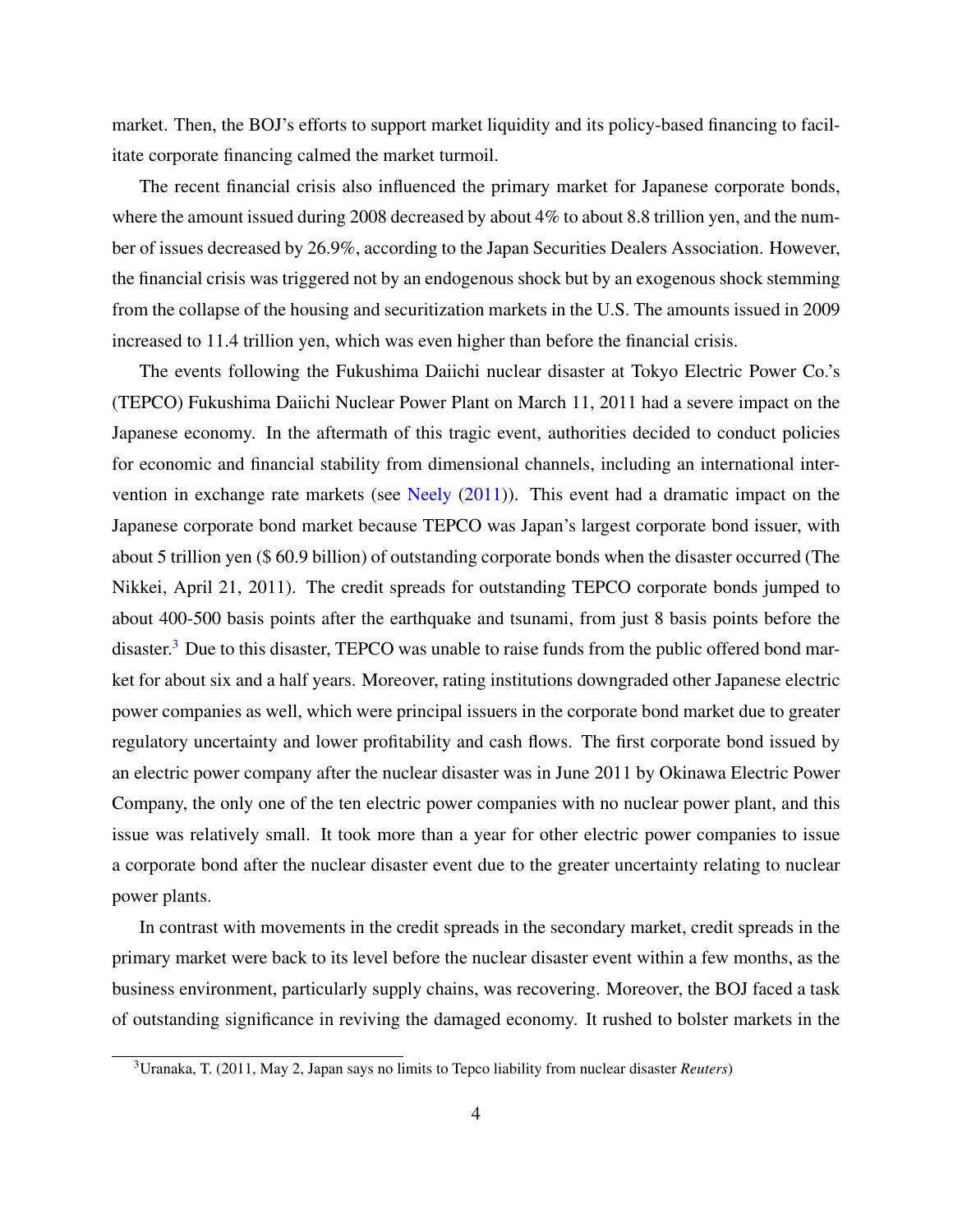wake of this disaster.

#### [Figure 1 around here]

As Figure 1 shows, the BOJ's JGB holdings dramatically increased after the Great East Japan earthquake, reaching 30% of JGB outstanding amounts. This caused a decline in interest rates across the yield curve of JGBs, and their yields dropped to record lows. This implies that the BOJ's massive purchases of JGBs could affect the corporate bond spreads in the primary market through a parallel shift down in the yield curve, which appears to help firms raise funds by decreasing the cost of funding; however, investors do not find that the record low credit spreads compensate for their credit risk compared to some risk-free interest rates, such as banks' reserves at the central bank, which have a positive 0.1 % rate as of November 2015.

One characteristic of the JGB market is its rather low interest rate, although Japan has a very high debt to GDP ratio. Large budget deficits and outstanding JGBs since the 2008 global financial crisis were followed by the 2011 Great East Japan earthquake downgrade of Japan's credit rating. Outstanding government bonds and borrowings increased to 1,049.4 trillion yen by the end of March 2016. Considering the size of the country's deficit and borrowing level, JGB interest rate levels seems puzzling. One possible explanation for this relationship is that JGBs are held mostly by citizens of Japan (about 90%). While the puzzling relationship between the low JGB yield and high debt to GDP ratio is interesting, this study focuses on the relationship with the stock of JGBs and corporate bond spreads, which we examine empirically in the following sections.

## 3 Data

This study focuses on exploring the convenience yield on government bonds as well as other factors contributing to credit spreads in the Japanese corporate bond market, in particular when the BOJ expanded its monetary easing. To analyze this question, we constructed a new dataset from data on individual corporate bond issues, issuers' financial data, data on the bookrunner market, and business cycle and macroeconomic data.

We collected data on straight corporate bonds issued publicly by individual corporations from January 1, 1995 until November 30, 2015 from the Thomson One Investment Banking database. This dataset includes credit spreads (spread over JGBs with the same maturity), issue amounts,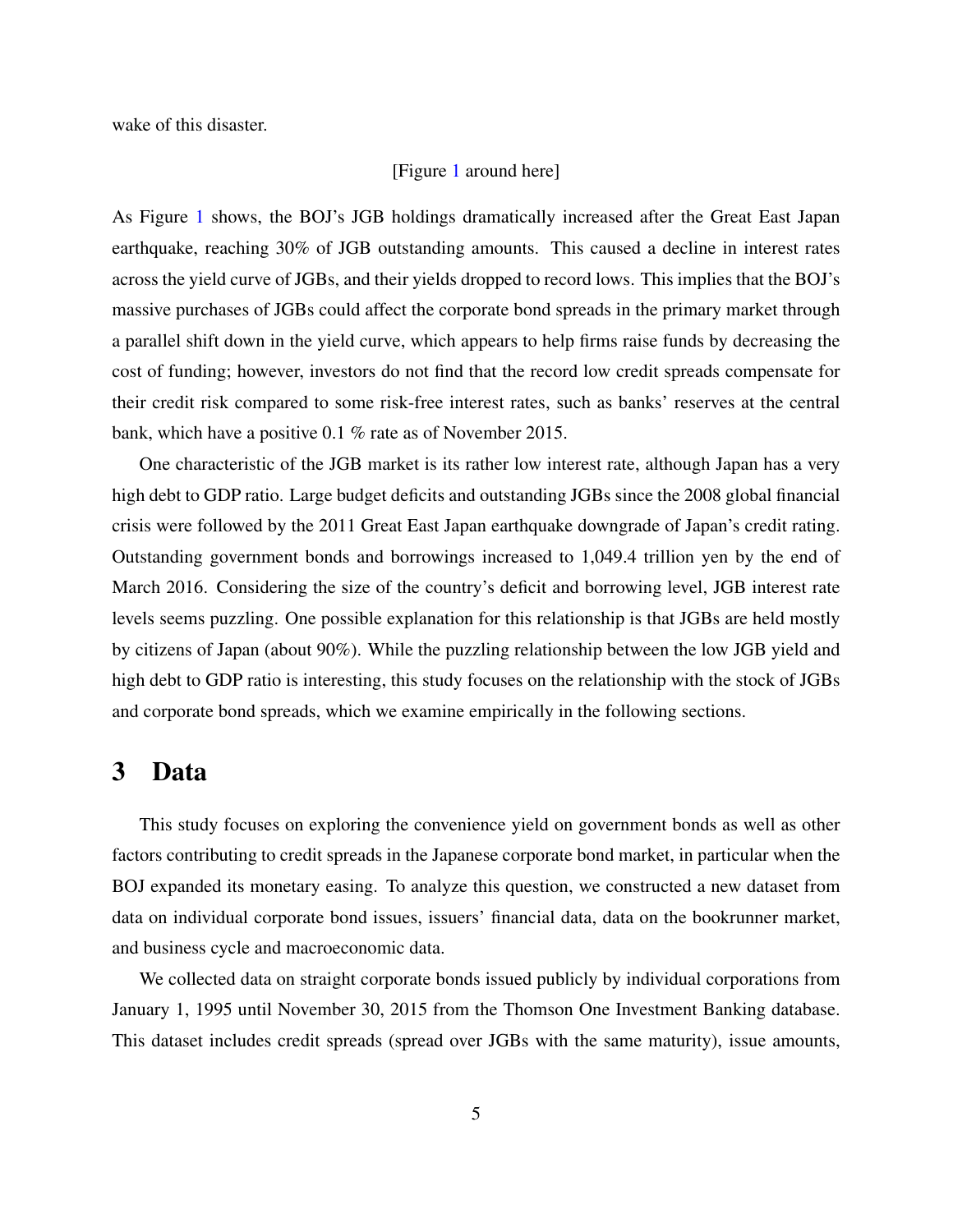the maturity of the issue, mortgages associated with the issue, the bookrunners' names, the number of the issue, and ratings information. We collected details of any mortgages and guarantees associated with the issue collected from the Nikkei newspaper dataset, Nikkei Telecom 21. We gathered information on the bookrunner's type from Nikkei Telecom 21 and the websites of each bookrunner. We calculated the market share of each bookrunner from their annual league tables in the Thomson One Investment Banking database. To maximize the sample size, we used the lowest of the available ratings provided by four ratings institutions, Rating and Investment Information, the Japan Credit Rating Agency, the Japan Bond Rating Institute, and Standard and Poors. We proxied the monthly market size by the total value of new issues of straight corporate bonds in its issuing month based on data obtained from the Japan Securities Dealers Association.

We collected issuers' financial data from the Nikkei NEEDS Corporate Financial Data and *Japanese Company Handbook* quarterly published by Toyo Keizai. We matched issuers' financial data in the accounting year immediately prior to each bond issue with the corporate bond issue dataset. Financial data such as ROE, revenue, and the total debt to total capital ratio for the latest fiscal year, is not available for unlisted companies.

We gathered the monthly data on the business cycle such as corporate goods price index (CGPI), consumer price index (CPI), and index of industrial production (IIP), from the BOJ's website, the Ministry of Economy, Trade and Industry, the Ministry of Internal Affairs and Communications, and Nikkei NEEDS Macro Data. Data on the balance of JGBs held by the BOJ is available at a monthly frequency from January 1996, and quarterly data on the Japanese government's debt-to-GDP ratio (general gross government debt % of gross domestic product) is available for the whole sample period. We collected these data from Thomson Reuters Datastream.

Tables 1 and 2 report the mean values of various bond characteristics. Although this dataset includes only nineteen issuers of general mortgage corporate bonds,<sup>4</sup> Table 1 shows that  $13.19\%$ of all issues are general mortgage bonds because electric power companies were among these nineteen issuers. The dataset also contains bonds secured by the issuer's pledge of a specific asset under the Secured Bonds Trust Act, referred to as *Collateral*. Issues of this type of corporate bond is concentrated at the beginning of the sample period. Columns 2 and 3 show that the credit spreads after the Great East Japan earthquake are significantly lower.

<sup>4</sup>A general mortgage corporate bond is a type of secured corporate bond issued by companies founded under the Special Acts, and is naturally backed by all of the issuer's property.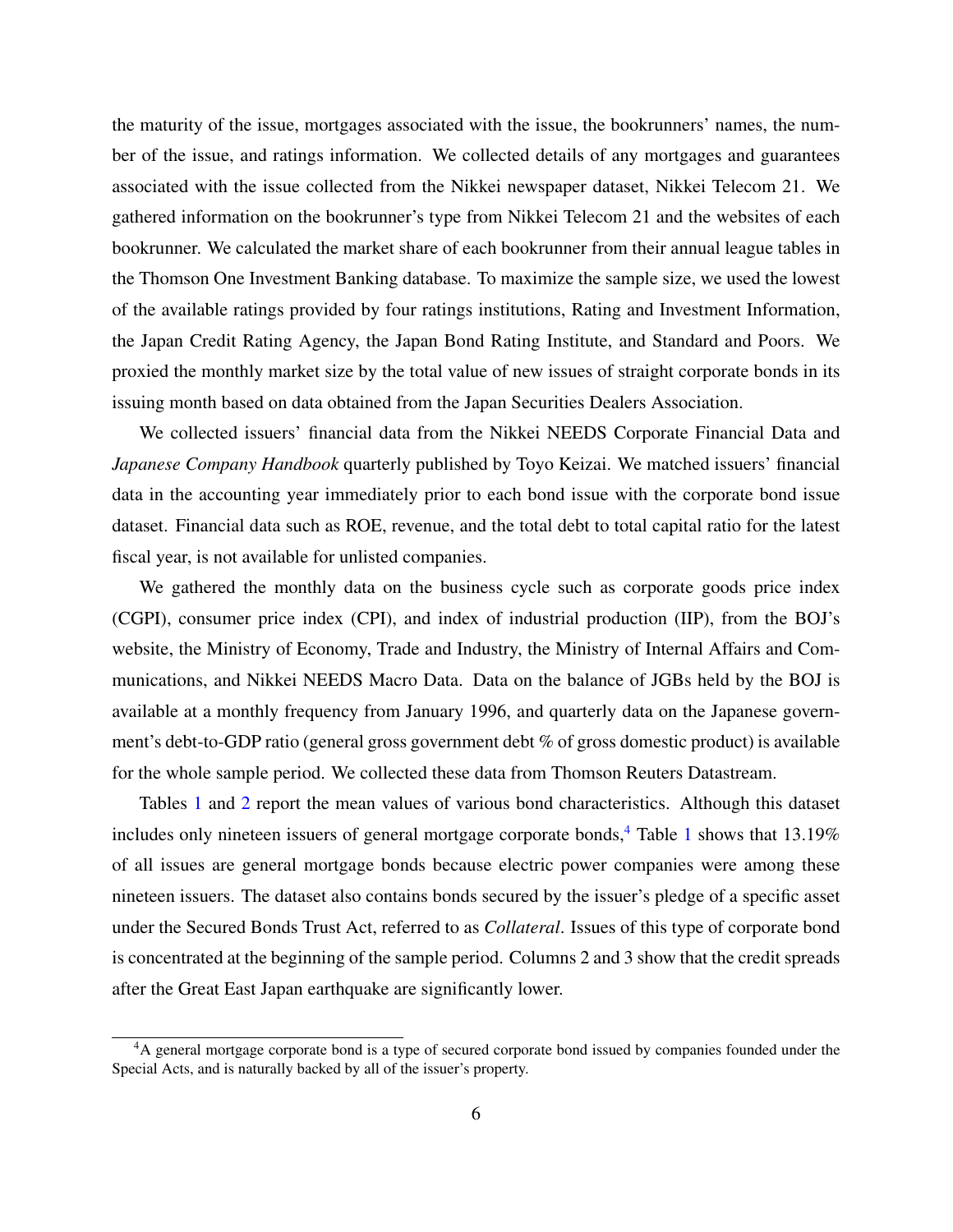The mean value of issue size is smaller after March 11, 2011. While the lower credit spread after March 11, 2011 means lower fund raising costs, the issue size shrank. This suggests that issuers having raised the larger size of the issue, such as electric companies, do not raise a large sum each time, as was the case before the nuclear disaster. The ratio of issues underwritten by bank subsidiary securities companies after the disaster is about 1.5 times more than before the disaster. The ratio of corporate bonds underwritten by foreign bookrunners after the disaster is about half of the value before the disaster. This implies that mergers and acquisitions by Japanese securities companies during this decade overwhelmed foreign bookrunners' market share.

Table 2 shows that the credit spread after March 11, 2011 is lower across all rating classes than before this date. The mean *Maturity* in Table 1 does not show the significant difference between before and after March 11, 2011. On the other hand, the mean *Maturity* for A and BBB rating classes is larger after March 11, 2011, and is larger for the higher rating classes throughout the sample period. Among the three indices for issuer's financial health, the mean ROE increased after March 11, 2011 across the rating classes. In particular, the ROE for the BBB rating class is about double what it was before. This suggests an improvement in the issuer's profitability. Bank subsidiary bookrunners' market share increased in all rating classes, as the bank subsidiary securities companies continued to grow after their entry to the bond underwriting market in 1993. In contrast, the share of foreign bookrunners decreased notably in the A and BBB rating classes. The results based on cross-sectional means are simple comparisons that ignore the impact of all other variables that differ between groups. However, these results suggest that we should consider the possibility of changes in the corporate bond market caused by the Great East Japan earthquake and unconventional monetary policy.

#### 4 Estimation methodology

In this section, we estimate models to identify factors that help explain credit spreads. Following Krishnamurthy and Vissing-Jorgensen (2012), we assume three factors determining credit spreads: expected default on corporate bonds, risk premium associated with the covariance between default and the pricing kernel, and the convenience yield on Treasuries. The convenience yield in their model is novel in that it incorporates a factor in which agents derive utility directly from holding a convenience asset, which affects the corporate bond spreads.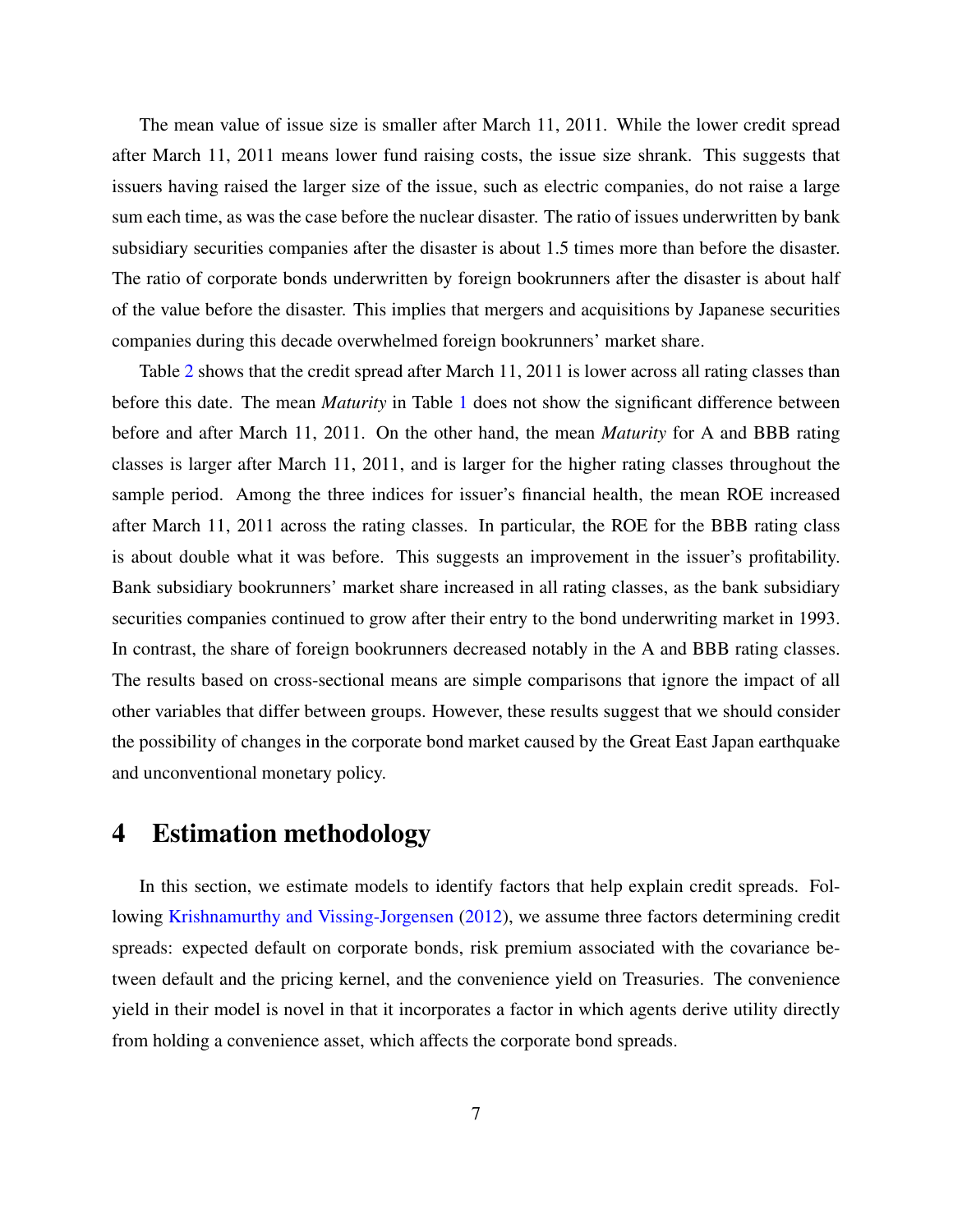Under their convenience yield hypothesis, the representative agent maximizes  $E\sum_{t=1}^{\infty} \beta^t u(C_t)$ , where  $C_t$  is the sum of an endowment of  $c_t$  plus 'convenience' benefits  $\nu(\cdot)$ 

$$
C_t = c_t + \nu(\theta_t^A, \text{GDP}_t; \xi_t).
$$

The benefits are a function of the real holdings of convenience assets,  $\theta_t^A$ , which captures the idea that holding more government bonds reduces the costs that would otherwise be incurred by transacting in a less liquid security like corporate bonds. The agent's real holdings of convenience assets  $\theta_t^A$  include both government bonds,  $\theta_t^T$ , and any other private sector assets,  $\theta_t^P$  which provide services similar to government bonds:  $\theta_t^A = \theta_t^T + k^P \theta_t^P$ . The constant  $k^P$  is denoted as a measure of the convenience services provided by the private-sector assets relative to treasuries. The term  $\xi_t$  in the convenience function is a preference shock that affects how much utility is derived from convenience assets such as a flight-to-quality during a financial crisis. The convenience function is homogeneous of degree one in  $GDP_t$  and  $\theta_t^A$ , so the liquidity benefits double if both income and convenience assets double,

$$
v\left(\frac{\theta_t^A}{\text{GDP}_t};\ \xi_t\right)\text{GDP}_t \equiv \nu(\theta_t^A,\ \text{GDP}_t;\ \xi_t).
$$

Then, we assume that the convenience function is increasing in  $\theta_t^A/\text{GDP}_t$ , but the marginal convenience benefit is decreasing in  $\theta_t^A/\text{GDP}_t$ , and has the property  $\lim_{\theta_t^A/\text{GDP}_t \to \infty} \nu'(\theta_t^A/\text{GDP}_t; \xi_t) = 0$ .

Krishnamurthy and Vissing-Jorgensen (2012) consider that the benefits of government bonds are their liquidity and safety attributes. The definition of the yield spread between  $\tau$ -period corporate and government bonds is:<sup>5</sup>

$$
S_{t,\tau} = \sum_{j=t}^{t+\tau-1} \frac{1}{\tau} E_t[v'(\theta_j^A/\text{GDP}_j; \xi_j)] + \sum_{j=t}^{t+\tau-1} \frac{1}{\tau} E_t[\lambda_j D_j] - \sum_{j=t}^{t+\tau-1} \frac{1}{\tau} Cov_t(m_{j+1}, R_{j+1}), \quad (1)
$$

where  $m_{j+1} = \log M_{j+1} (= \log \beta [u'(C_{j+1})/u'(C_j)](Q_j/Q_{j+1}))$  is the log pricing kernel and  $R_{j+1}$ is the one-period excess return of corporate bonds over government bonds.

Although Krishnamurthy and Vissing-Jorgensen (2012) use annual data to test their theoretical model, we examine the convenience yield theory using issue-level data to further explain the remaining variation in corporate bond credit spreads that can be attributed to the financial health of the issuer and issue-specific characteristics.

<sup>&</sup>lt;sup>5</sup>Appendix A of Krishnamurthy and Vissing-Jorgensen (2012) provides the derivation of this spread expression.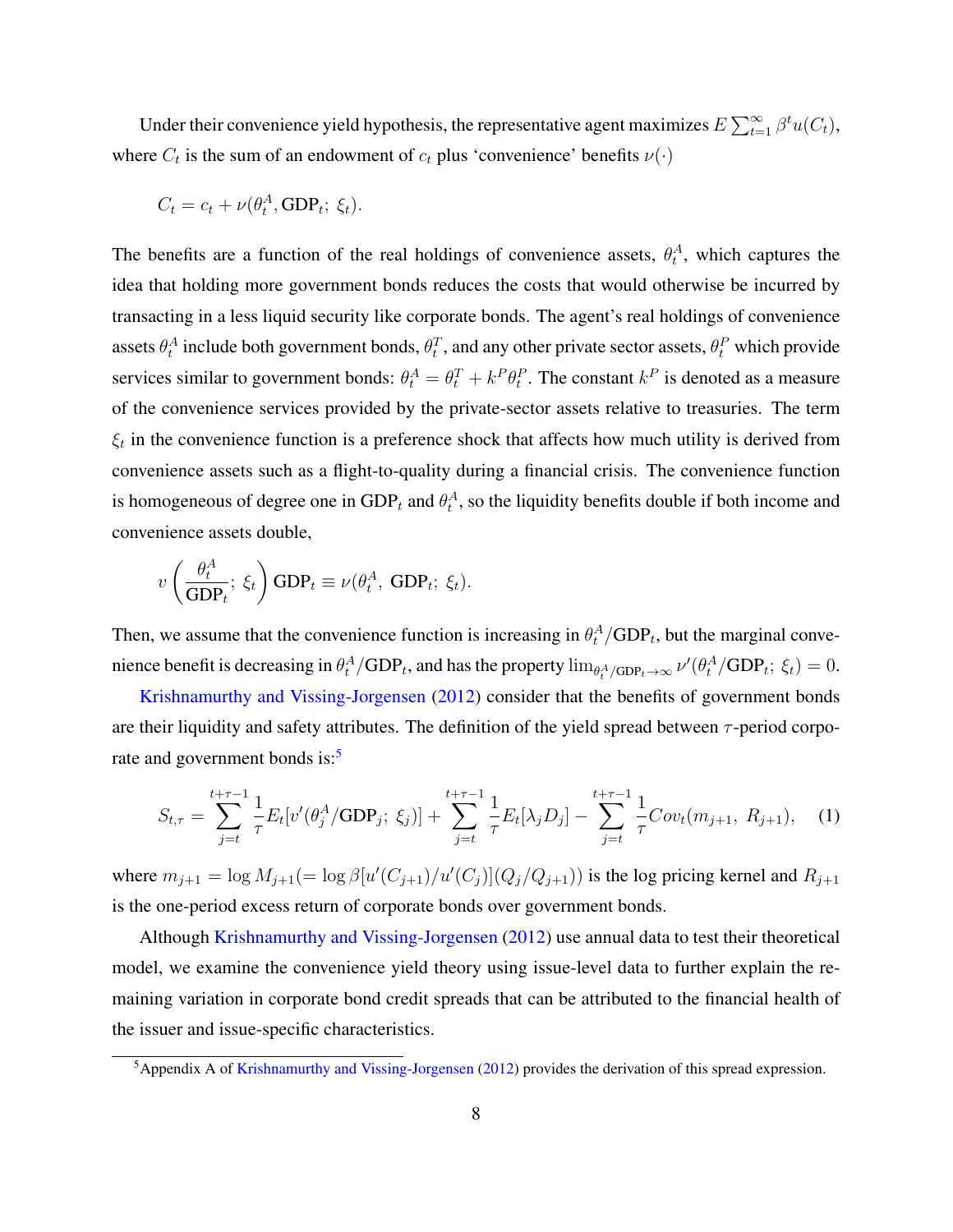The empirical analysis in this study starts with the baseline specification for corporate bond spreads, which follows Duffie and Singleton (1999) closely, to reflect the probability that the corporate bond may default,

$$
P_t^C = [\lambda_t(1 - D_t) + (1 - \lambda_t)]E_t[M_{t+1}P_{t+1}^C] \approx e^{-\lambda_t D_t}E_t[M_{t+1}P_{t+1}^C].
$$
\n(2)

The price for the multi-period bond,  $P_t^C$ , is a function of the probability that the corporate bond may default,  $\lambda_t$ .

The set of explanatory variables in the baseline model includes the financial health of the issuer, characteristics of the issue, proxies for business cycle, and bookrunner characteristics. The basic estimated equation for the whole sample period is of the following form:

$$
CS_{ij} = \alpha_i + \beta_1 \text{Financial health of the issuer}_{ij} + \beta_2 \text{ Issue characteristics}_{ij} + \beta_3 \text{Business cycle}_j + \beta_4 \text{Bookrunner characteristics}_{ij} + \epsilon_{ij}
$$
\n(3)

where  $CS_{ij}$  is the credit spread for issue j by firm i,  $\beta_i$  is a vector of parameters, and  $\epsilon_{ij}$  is an error term. Based on the literature on credit spreads, the first vector of variables, **Financial health** of the issuer, are the following: the AAA (AA and A) rating is a 0-1 dummy variable taking the value of unity if the issuing firm's rating is AAA+, AAA, or AAA- (AA+, AA or AA-, and A+, A or A-), and zero otherwise. The rating variables AAA (AA and A) relate to the issuer's financial condition.<sup>6</sup> Previous studies suggest that stronger financial conditions for the issuing firm will reduce the probability of default  $\lambda$ ; that is, the credit spread is lower. Compared with a base rating of BBB, AAA ratings (AA and A ratings) indicate an improvement in the firm's financial condition and we can expect this to decrease the credit spread.

The second vector, Issue characteristics, includes variables to control for the characteristics of issues: LOG(AMOUNT) is the log of the individual bond issue size; MATURITY is the duration to maturity in years; COLLATERAL is a 0-1 dummy variable taking the value of unity if the bond is secured by the issuer's pledge of a specific asset under the Secured Bonds Trust Act (Act No. 52 of 1905), and zero otherwise; GENERAL MORTGAGE BOND is a 0-1 dummy variable taking the value of unity if the bond is a general mortgage bond, and zero otherwise; GUARANTEED (HIGHER RATING) is a 0-1 dummy variable taking the value of unity if the principal and interest of bond is guaranteed by the company for which the rating is higher than that for the issuing

<sup>&</sup>lt;sup>6</sup>We use no other variable for the issuer's financial condition as a variable in the baseline model to maximize the sample size because this dataset includes many unlisted companies, for which financial data is not available.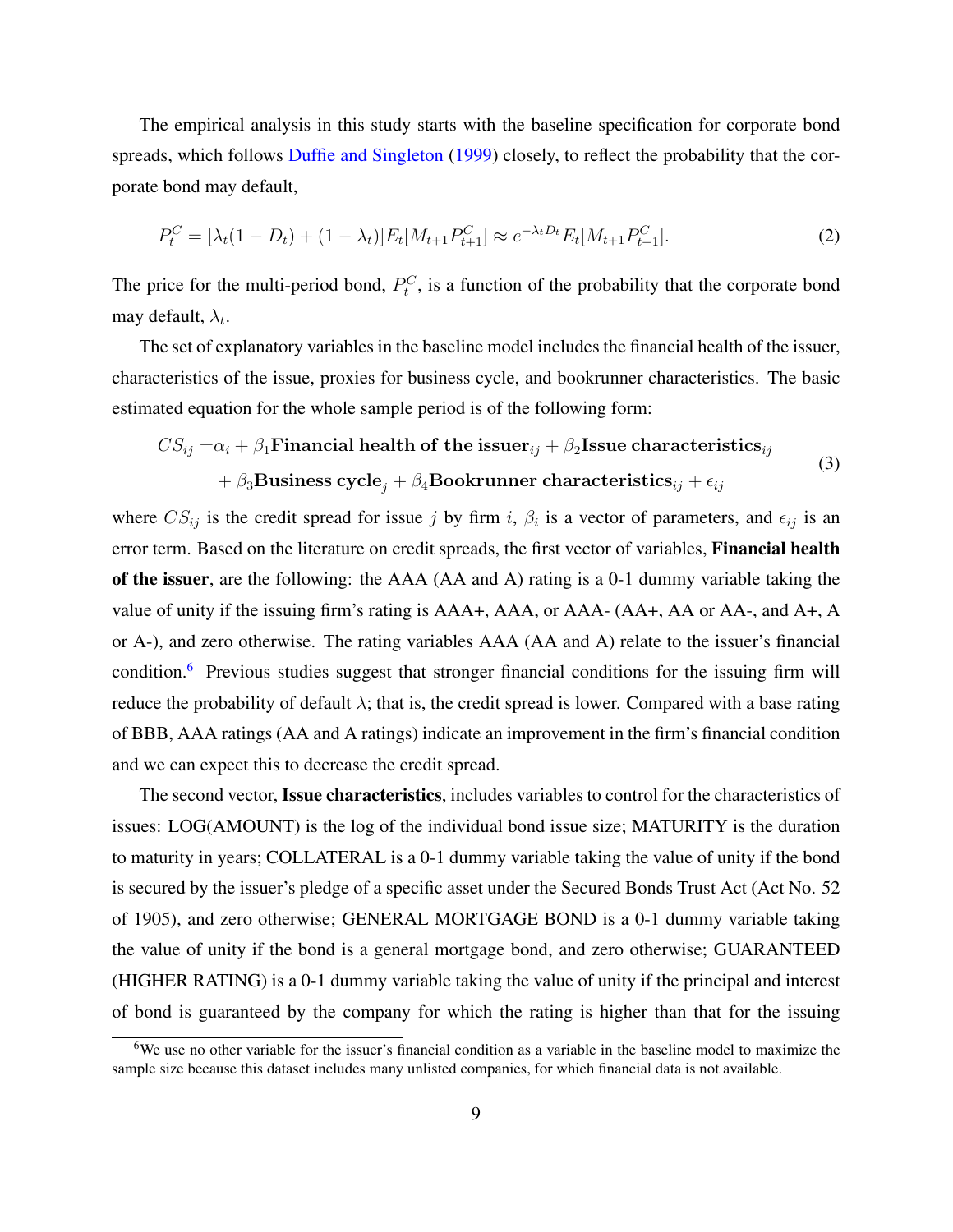company,<sup>7</sup> and zero otherwise; GUARANTEED (SUBSIDIARY) is a 0-1 dummy variable taking the value of unity if the principal and interest of the bond is guaranteed by the issuer's subsidiary, $8$ and zero otherwise.

The variable LOG(AMOUNT) relates to the issuer's repayment ability, as a larger sized bond issue requires a future cash flow or level of tangible assets high enough to pay the debt back, so we expect that increases in LOG(AMOUNT) will decrease the credit spread. Additionally, we include MATURITY, COLLATERAL, GENERAL MORTGAGE BOND, GUARANTEED (HIGHER RATING), and GUARANTEED (SUBSIDIARY) to reflect the non-pricing terms of each bond issue. As the term to maturity increases, the investor is concerned more about future economic situation. We would expect a higher credit spread for bonds with a long-term maturity due to the risk associated with time. Secured or guaranteed bonds can be seen as less risky than unsecured bonds are, since bondholders will be compensated for their investment in the event of default before any unsecured bonds are repaid. Therefore, we would expect a lower credit spread for any secured and guaranteed bonds.

The third vector, Business cycle, contains a set of macroeconomic variables to control for the differences in economic activity through the sample period: LOG(SIZE) is the log of the market size for straight corporate bonds; ∆CPI is the growth rate of the CPI (2010 base, YoY); ∆IIP is the growth rate of the IIP (2010 base, YoY); ∆CGPI is the growth rate of the CGPI (2010 base, YoY). Stock and Watson (2003) provide an excellent survey showing that asset prices such as corporate bond spreads are forward-looking and reflect the business cycle. These variables control for changes in market conditions and business cycle fluctuations. When the corporate bond market size expands, investors are likely to expect a higher return in the growing market, and we would expect a higher credit spread. Improvement in business activity is likely to boost investor confidence and reduce the risk of corporate defaults, so the higher growth rate of the index of industrial production would lower the credit spread (Athanassakos and Carayannopoulos (2001)).

The fourth vector, **Bookrunner characteristics**, contains variables for the bookrunner of each

 $7$ In this case, the rating for the bond is higher than that for the issuing company. For example, Yasuda Fire and Marine Insurance, which has a AAA rating, guaranteed the corporate bond issued by Topy Industries, Limited, whose rating was BBB; then, the rating for this corporate bond was AAA. It was reported that for Topy Industries, Limited, the fund raising costs, including the guarantee charge and commission, were lower by more than 0.8% compared to the case without a guarantee (Nikkei Financial Daily, April 23, 1998).

<sup>&</sup>lt;sup>8</sup>In this case, the subsidiary operational company with more stable cash flow guarantees the bonds issued by its holding company.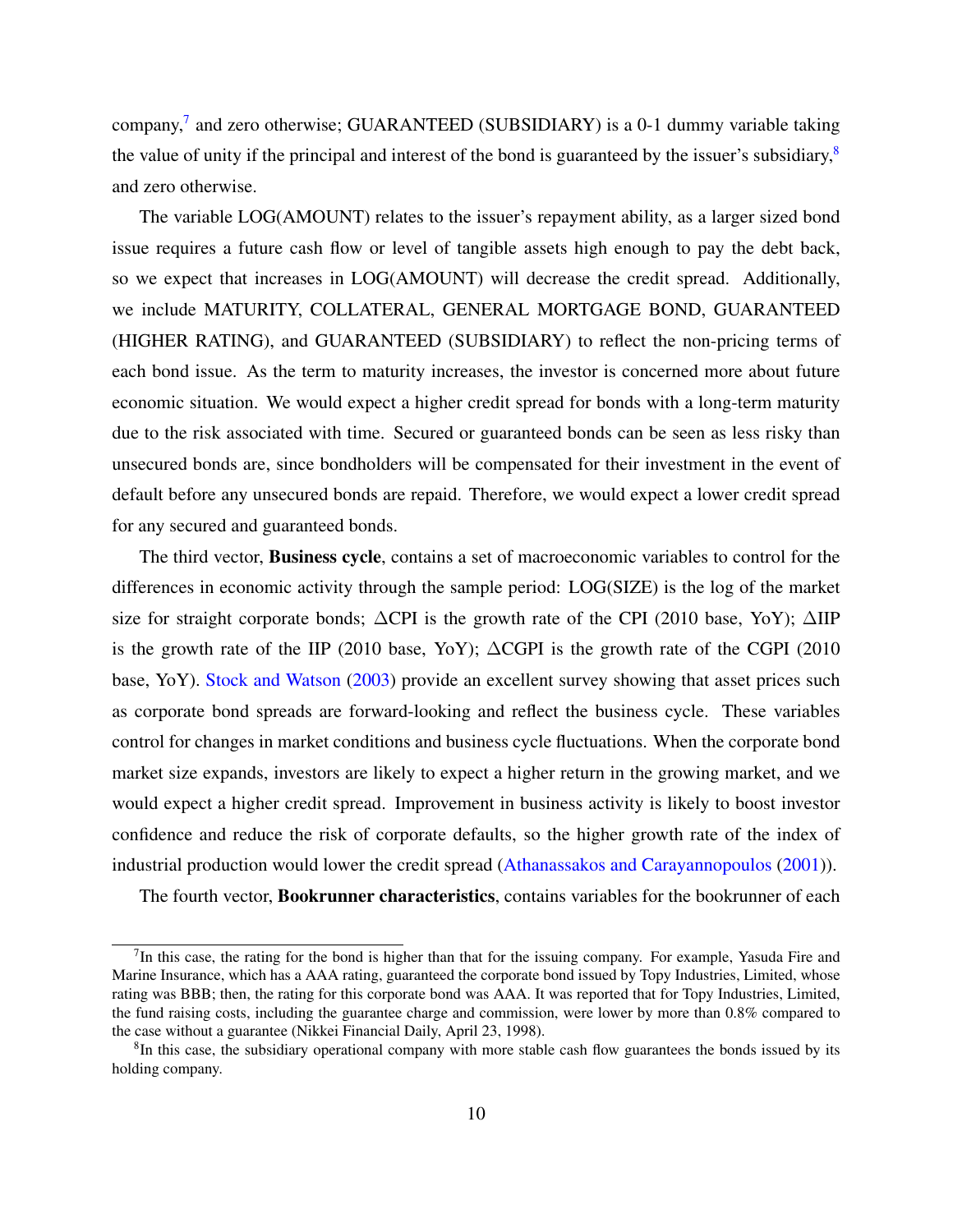bond issue: BOOKRUNNER'S MARKET SHARE is the bookrunner's market share in the year immediately prior to the issuing year, FOREIGN BOOKRUNNER is a 0-1 dummy variable taking the value of unity if the bookrunner is foreign, and BANK SUBSIDIARY is a 0-1 dummy variable taking the value of unity if the bookrunner is a bank subsidiary securities company. We use the bookrunner's market share as a proxy for its ability following previous studies (Carter and Manaster, 1990, Krigman et al., 2001), and given that many studies such as Beatty and Ritter (1986) and Carter (1992) show that the reputation effect would help lower fund raising costs. Thus, we expect a lower spread for a bond issue underwritten by a bookrunner with a large market share. The Financial System Reform Act in 1993 allowed banks to enter the underwriting market through a securities firm subsidiary BANK SUBSIDIARY. Based on the strong firm-bank relationship in the Japanese financial system, (see, e.g., Weinstein and Yafeh (1998) and Aoki and Patrick (1995)), it is possible that the certification effect will exist. With the bank's superior information, the certification effect should lower the credit spreads of the issue whose bookrunner is the bank subsidiary securities company.<sup>9</sup> We expect that foreign bookrunners will have long experience in overseas markets and a network, and its reputation is also likely to lower the credit spread, as Lopes and Spiegel (2014) suggest.

In addition to the baseline model, we include dummy variables for financial crisis and nuclear disaster in the model to capture a flight-to-quality shock,  $\xi$  in equation (1). LEHMAN COLLAPSE is a 0-1 dummy variable taking the value of unity if the bond is issued after the Lehman Brothers bankruptcy (September 15, 2008) and before April 1, 2009,<sup>10</sup> and zero otherwise; and NUCLEAR DISASTER is a 0-1 dummy variable taking the value of unity if the bond is issued after March 11, 2011, and zero otherwise. The collapse of Lehman Brothers made investors more sensitive to risk and require a higher risk premium. We expect that the Lehman Brothers bankruptcy would cause an increase in credit spreads. We discuss the effects of the nuclear disaster in Section 2.

Then, we include the key variable, LOG(DEBT/GDP) in the estimation model to test the convenience yield hypothesis. The term  $\theta^A/\text{GDP}$  in equation (1) includes both government bond debt and private-sector convenience assets. Krishnamurthy and Vissing-Jorgensen (2012) point out that the maturity structure of government debt is likely to be endogenous, because both the

<sup>9</sup>Although the examination for the certification effect and underwriter choice is not the focus of this study, Takaoka and McKenzie (2006) use Japanese data to test the endogeneity of a BANK SUBSIDIARY underwriter and show the null hypothesis that BANK SUBSIDIARY is exogenous cannot be rejected.

 $10$ The end point of the Lehman collapse dummy is when the IIP increased in Japan for the first time after the Lehman collapse. While we tested different end points, the estimation results are essentially the same.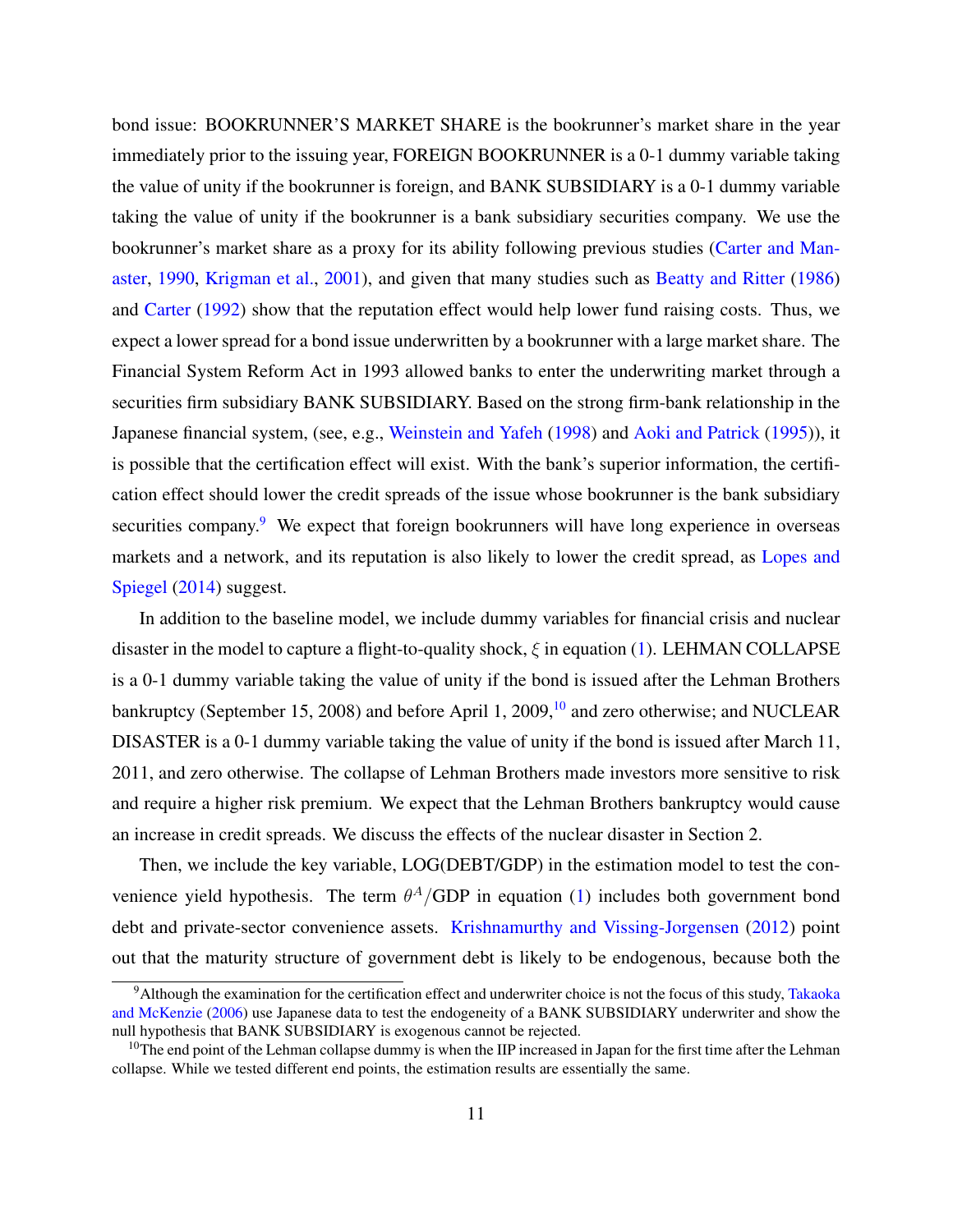private sector and the issuance of government bonds actively manages the maturity structure of debt. To avoid any endogeneity issues stemming from debt financing behavior, we use the government debt-to-GDP ratio as an instrument for  $\theta_t^T/\text{GDP}_t$  following their estimation strategy of using the instrumental variables (IV) regressions. The theoretical implication in Krishnamurthy and Vissing-Jorgensen (2012) is that the increase in the sock of government bonds will decrease the difference between the corporate and government bond yields; that is, the credit spreads will be lower and we expect a negative sign.

As an additional test to account for the stock of government bonds available to investors and monetary policy stance, we include the balance of government bonds held by the BOJ as a stock of JGB, the JGB HOLDING RATIO, in the regressions. As the amount of JGB available to investors decreases, investors may be willing to pay more of a premium to hold the scarcer remaining JGB. Through a Treasury buyback program in U.S., Longstaff (2004) shows strong empirical support for the hypothesis that the premium reflects the relative importance of Treasuries as a safe haven for investors as the supply of Treasury bonds available to investors decreases. The correlation between the LOG(DEBT/GDP) and JGB HOLDING RATIO is so high (0.91) after March 11, 2011, that we estimate the LOG(DEBT/GDP) and JGB HOLDING RATIO separately. To void any endogeneity issues stemming from managing the maturity structure of debt and government behavior, we use the log of the balance of government bonds held by the BOJ (hundred millions of yen) and quarterly dummies as instrumental variables for the JGB HOLDING RATIO.

#### 5 Estimation Results

We estimated equation (3) using a firm fixed effects model. The Hausman statistic for the specification test to determine the preferred specification of the common effects model indicates that the fixed effects model is the preferred specification for this dataset. Table 3 shows the estimated coefficients and their t-ratios computed with the robust covariance matrix correction for the variables in equation (3). The first column reports estimates for the baseline specification. The base rating group for the issuer's financial health is the BBB rating and each estimated coefficient for the rating dummies are negative, as expected, and the estimated coefficient is larger in absolute value as the rating improves. All three coefficients are significant, indicating that a worsening of the issuer's ratings makes investors seek a higher return. The credit spread for a large issue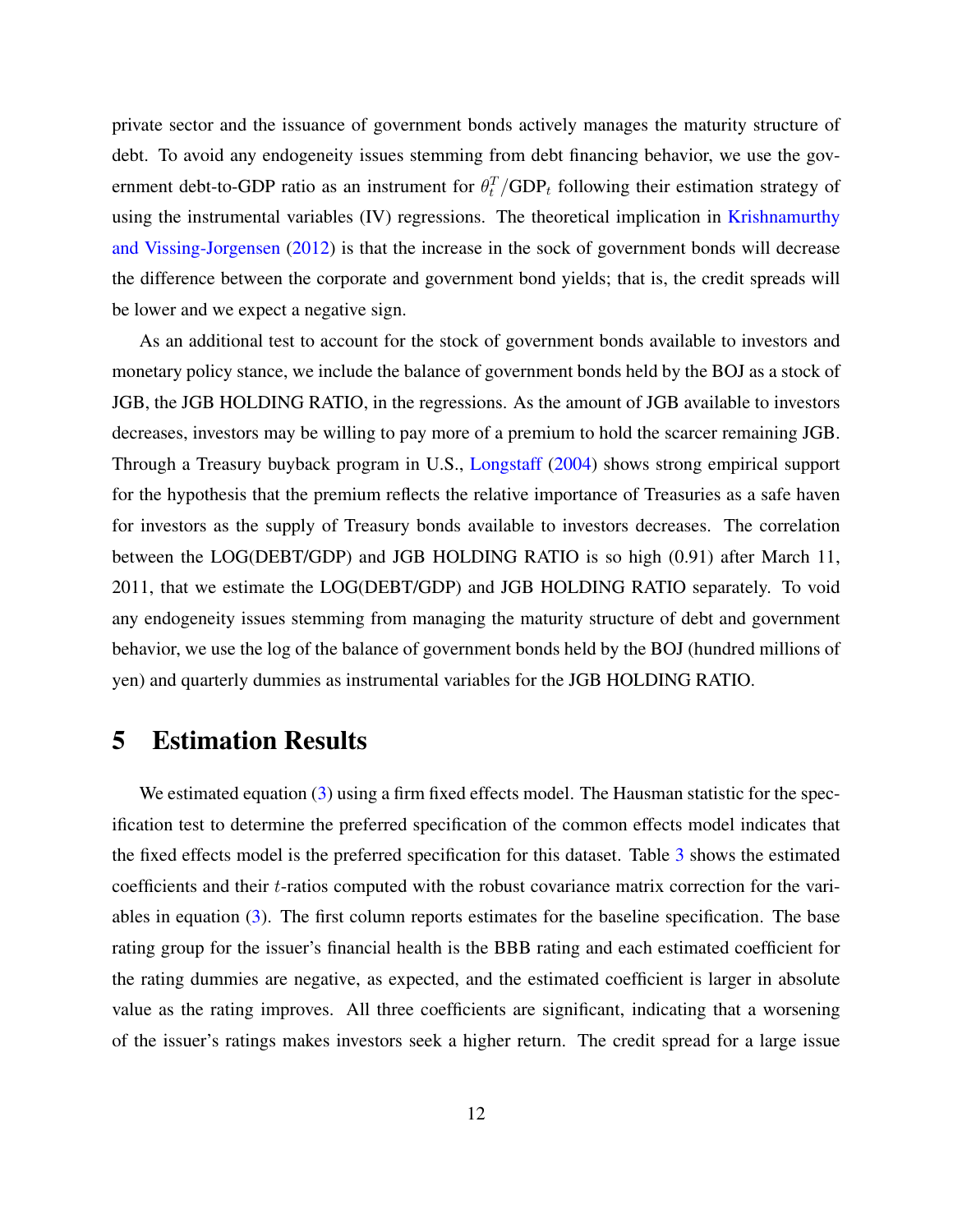size bond is significantly lower, which is consistent with the expectation. The sign of the coefficient on MATURITY is consistent with the expectation, but not significant. The credit spread for general mortgage bonds is not significantly lower. Among the secured and guaranteed bonds, the credit spread for bonds secured by the issuer's pledge of a specific asset is significant.<sup>11</sup> The estimated coefficients for the variables to capture the effect of the business cycle on credit spreads are significant and consistent with expectations.

The specification in the second column adds the bookrunner's characteristics. For a proxy of bookrunner's ability, the positive coefficient on bookrunner's market share is consistent with the reputation effect that reputable bookrunners provide more accurate information to maintain their reputations; rational investors who understand this incentive buys corporate bonds underwritten by a reputable bookrunner with lower returns. The significantly lower spread for bonds underwritten by foreign bookrunners reflects their reputation of having long experience in overseas markets and a network. The certification effect measured by BANK SUBSIDIARY is not significant.

Next, the third column includes dummies for the Lehman collapse and the nuclear disaster events. The theoretical implication for the unexpected disaster is that a flight-to-quality shock would increase credit spreads because investors want to decrease their portfolio exposure to credit risk. The effect of the Lehman collapse is significantly positive, but the credit spread is significantly lower after the nuclear disaster event. The sign of the estimated coefficient for the Lehman collapse is consistent with the theoretical implication, but that for the nuclear disaster is not. Behind this phenomenon, the period for the nuclear disaster (after March 11, 2011 to the endpoint of sample period)<sup>12</sup> may be too long to capture the temporary flight-to-quality shock, but this result implies the possibility of a structural change after March 11, 2011, and we thus divide and examine the sample separately.

Table 4 shows the results of testing the convenience yield hypothesis in the OLS and IV specifications using all observations. Due to data availability, we dropped bonds issued in 1995 from the sample, resulting in no variation in COLLATERAL. Columns 1-4 show that the sign of the log of debt-to-GDP ratio is significantly negative. The estimated coefficients on the remaining variables are similar to those in Table 3. We also see a convenience yield on government bonds in Japan,

 $11$ The rating for the guaranteed bond is already upgraded to that of the guarantor. While the estimated coefficient for the secured bond is significantly negative, a comparison of other guarantee or general mortgage types is difficult due to the small sample size (only five secured bonds).

 $12$ The unconventional monetary easing expanded since the nuclear disaster, so the endpoint of this dummy variable is set to the endpoint of the sample period.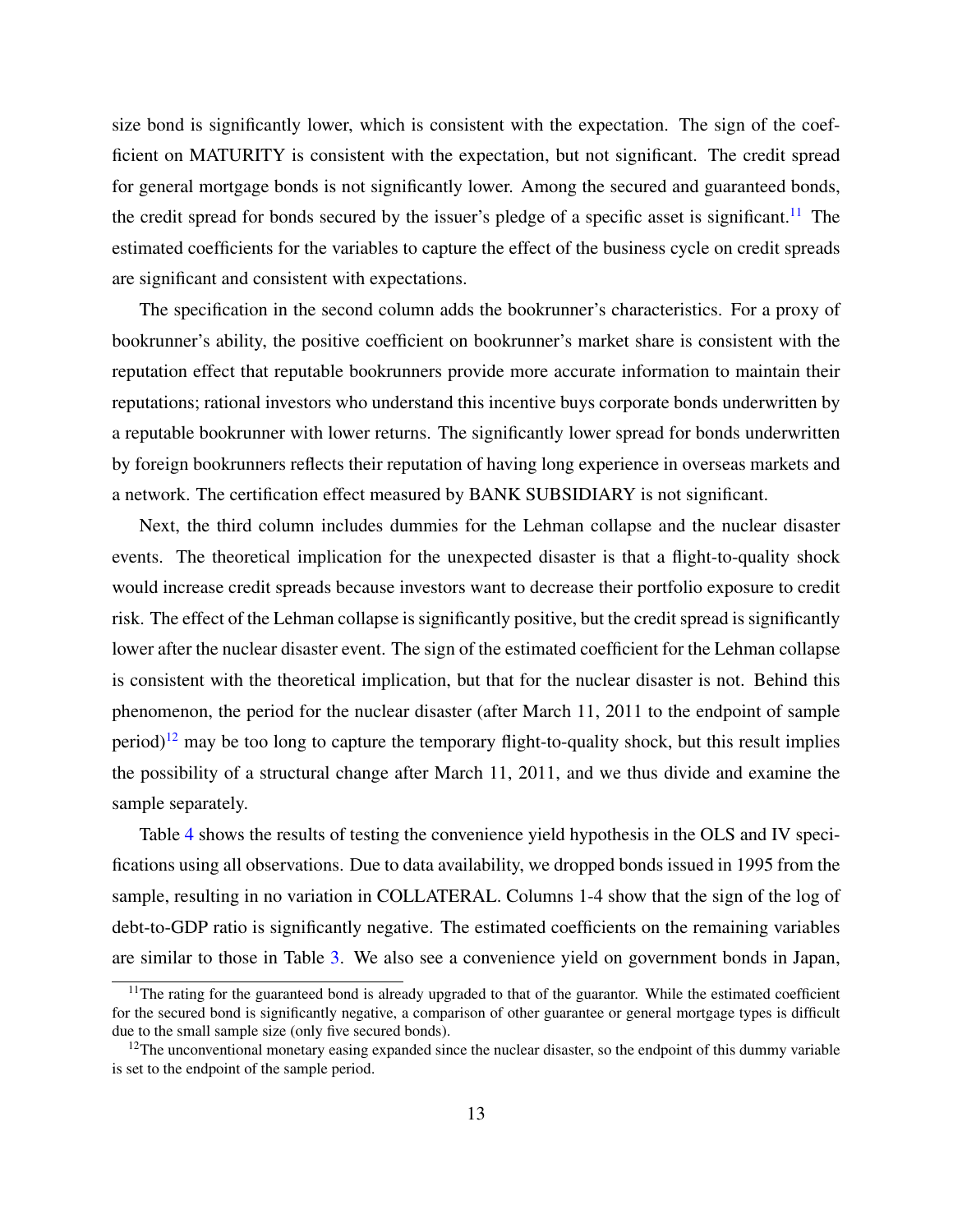even after controlling for the financial health of the issuer, issue characteristics, and bookrunner characteristics. This result seems robust across the estimation methods (OLS and IV).

In order to explore whether the convenience yield has differential effects on issues with different credit quality, we divided the observations in this dataset into three groups: those with high ratings (AAA and AA), those with an upper-medium rating (A), and those with a lower-medium rating (BBB). For these three groups, the estimated models for credit spreads include three variables to control for the financial condition of the issuer within the same rating class: debt to capital ratio, log of sales amounts, and ROE. While we exclude unlisted companies who do not have financial data available, Table 5 shows that the convenience yield is significant in all rating classes, and its effect differs among rating classes. There is a big gap between the BBB rating class and the other rating classes, which is consistent with the effect of the safety attribute of government bonds in Krishnamurthy and Vissing-Jorgensen (2012), in which the effect is larger for spreads in the lower rating class.

Then, we divide the observations into two groups: those issued before and after March 11, 2011. Table 6 shows the results. We see the convenience yield on government bonds in both sample periods. While the estimated coefficients on the rating variables and business cycle are not significant at the 5% level in the latter sample group, the estimated coefficient on the convenience yield, log(debt/GDP), is significant and its size is much larger. As in Section 2 and Figure 1, the biggest event in both the corporate and government bond markets during this period is the unprecedented degree of monetary easing. Due to the BOJ's monetary stimulus program aiming to bolster markets quickly in the wake of the Great East Japan earthquake, the BOJ's balance of JGB dramatically increased after the earthquake, reaching 30% of JGB outstanding amounts. Although the decrease in the amount of government bonds available to investors might increase the premium by reflecting the relative importance of JGBs as a safe haven for investors, the BOJ's unprecedented monetary easing operation decreased many interest rates significantly, and the variable JGB HOLDING RATIO can measure the different effect under the unconventional monetary policy regime.

Table 7 shows the results for three different sample periods: full sample, before March 11, 2011, and thereafter. The correlation between LOG(DEBT/GDP) and JGB HOLDING RATIO is so high (0.91) after March 11, 2011 that we estimated them separately. Their correlation coefficients for the full sample and before March 11, 2011 are -0.05 and -0.76, respectively. The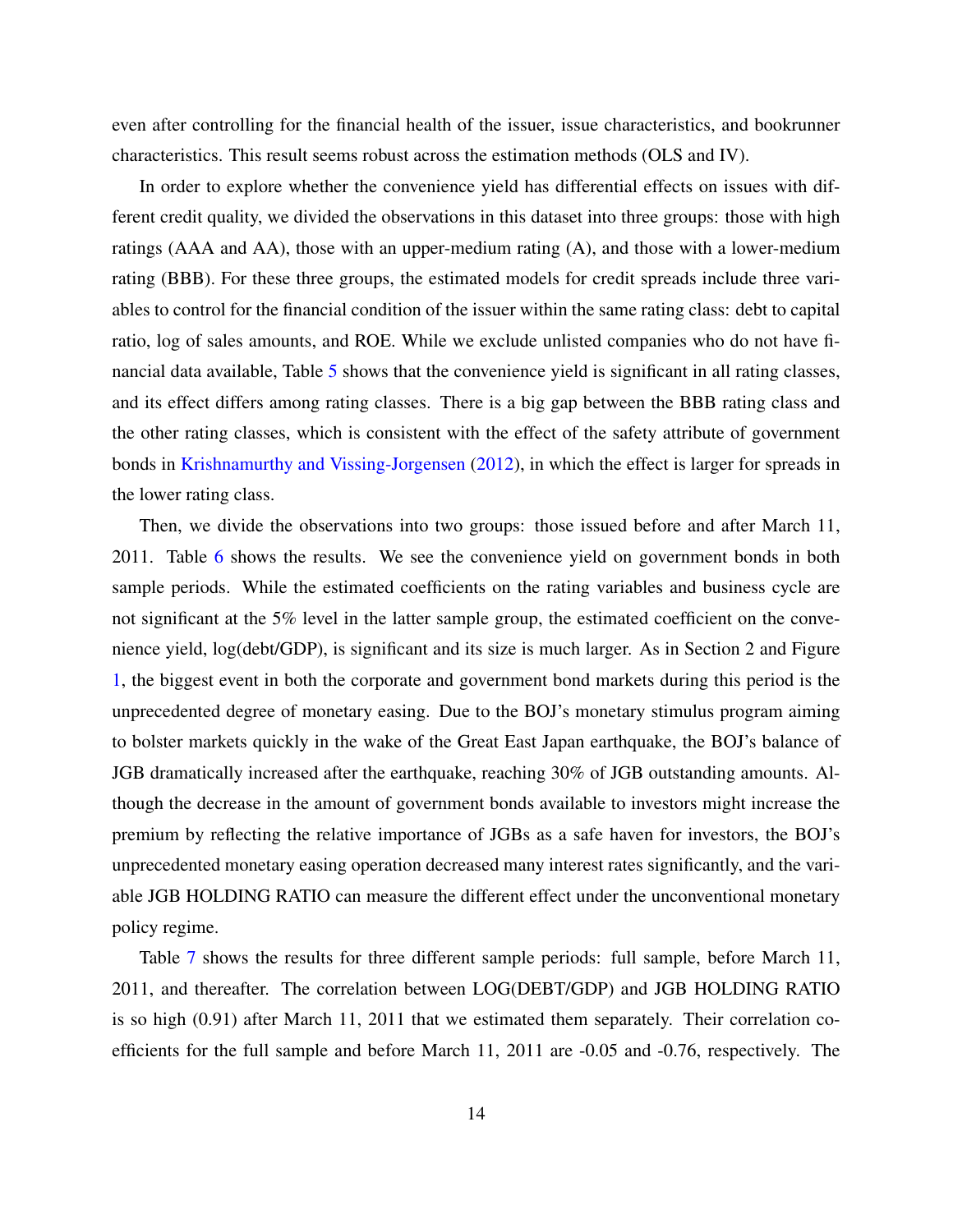convenience yield remains significant across sample periods, even after controlling the stock of JGB held by the BOJ. The signs of the estimated coefficients on the JGB HOLDING RATIO are the opposite in the periods before and after March 11, 2011. Its positive coefficient in the period before March 11, 2011 suggests that the higher credit spread reflects the premium investors are willing to pay to hold the scarcer remaining government bonds. On the other hand, assuming this variable as a proxy for the unconventional monetary policy stance after March 11, 2011, the negative coefficient indicates that the BOJ's unprecedented monetary easing was so potent that it decreased corporate bond spreads as the degree of monetary easing expanded.

We also divide the observations after March 11, 2011 into three groups by rating class, as in Table 5, to examine the differing effects of the JGB HOLDING RATIO, which is a proxy for the monetary policy stance. Table 8 gives the results for these three groups. The estimated models include variables to control for the financial condition of the issuer within the same rating class, as in Table 5. The results indicate that the credit spreads for BBB-rated corporate bonds decreased markedly. Monetary easing through the BOJ's massive purchases of JGBs affected corporate bond spreads for all issues, in particular those issued in the lower rating class.

To check the robustness of the results, we estimated the credit spread models after March 11, 2011 with a sample selection model with incidental truncation. The unprecedented degree of monetary easing by the BOJ lowered the interest rates yield curves of JGB and corporate bonds. The extremely low interest rates appear to help firms raise funds by decreasing the cost of funding; however, investors do not find the credit spreads at record lows reflect the compensation they receive for bearing credit risk compared to some risk-free interest rates, such as banks' reserves at the BOJ, that had a positive rate of 0.1 % as of November 2015. In fact, the total amount of corporate bonds issued in 2015 decreased by 18%. It was reported that the credit spreads at record lows increase the risk of being unsold, and some firms gave up plans to issue corporate bonds. The estimations are likely to be biased due to the truncated nature of the sample. We observe only those firms that actually issued corporate bonds, and have not information about firms that wanted to raise funds but had to give up. As a robustness check, we estimate a sample selection model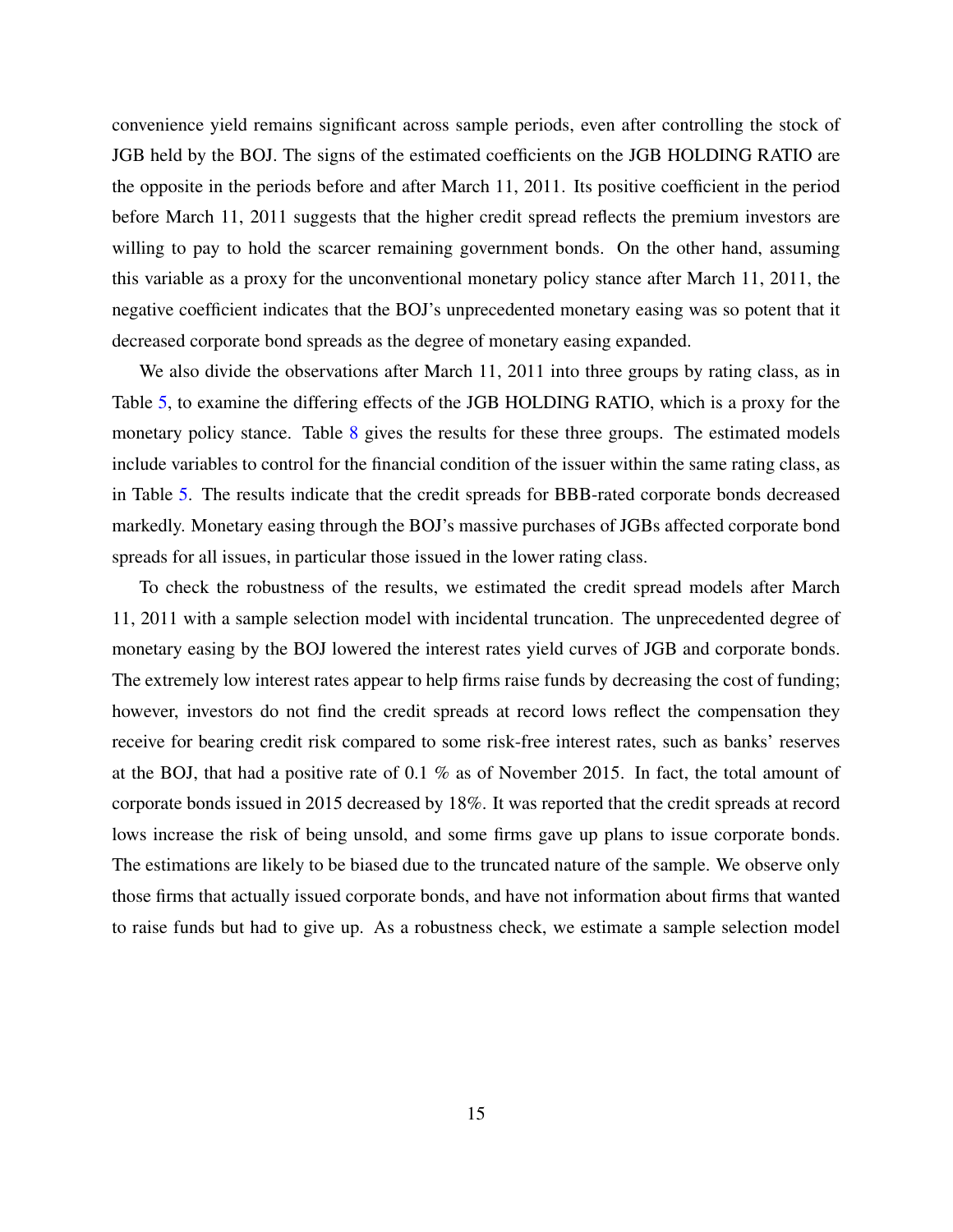with incidental truncation (Bloom and Killingsworth (1985)):

$$
CS = \beta' x + \epsilon,
$$
  
\n
$$
z^* = \alpha' w + u,
$$
  
\n
$$
z = 1 \text{ if } z^* > 0, \ z = 0 \text{ if } z^* \le 0,
$$
  
\n
$$
\epsilon, u \sim, N[0, 0, \sigma_{\epsilon}^2, 1, \rho],
$$
\n(4)

where  $CS$  is the credit spread,  $z^*$  is a latent variable, and the dependent variable and explanatory variables are observed iff  $z^* > 0$ . A probit model applies to z. We obtain observations on credit spreads and factors that influence the credit spread level and  $z^*$  only when z equals one, but the model is identified as long as  $\rho$  is nonzero, and can be estimated by maximum likelihood. The second and fourth columns in Table 9 indicate that the results for the convenience yield and the JGB HOLDING RATIO are qualitatively similar to the main results. Therefore, the findings are not driven by the incidental truncation.

#### 6 Conclusion

This study investigates the factors that contribute to credit spreads in the primary market for Japanese corporate bonds and how these factors changed when the BOJ implemented various unconventional monetary policy measures empirically. In addition, the model incorporates the convenience yield on government bonds, which existing literature largely ignores, especially in firmand issue-level analyses. Previous studies examining the premium in Treasury bonds or the Treasury convenience yield focus on the aggregate behavior of yield spreads such as credit spreads. However, credit spreads vary with firm- or issue-specific characteristics. The issue-level analysis in this study allowed us to integrate the convenience yield on government bonds with the firm- and issue-specific characteristics that can explain the remaining variations in the credit spreads. The results show that the convenience yield on government bonds, as well as firm- and issue-specific characteristics, are significant factors explaining credit spreads.

Furthermore, the estimation results suggest that the factors explaining the credit spreads changed under the unconventional monetary policy regime. For instance, the variables to measure the business cycle were significant and consistent with the predictions, but became insignificant. Additionally, credit ratings have little explanatory power for the credit spreads under the unconventional monetary policy regime. Investors became less sensitive to the risk of default that issuers with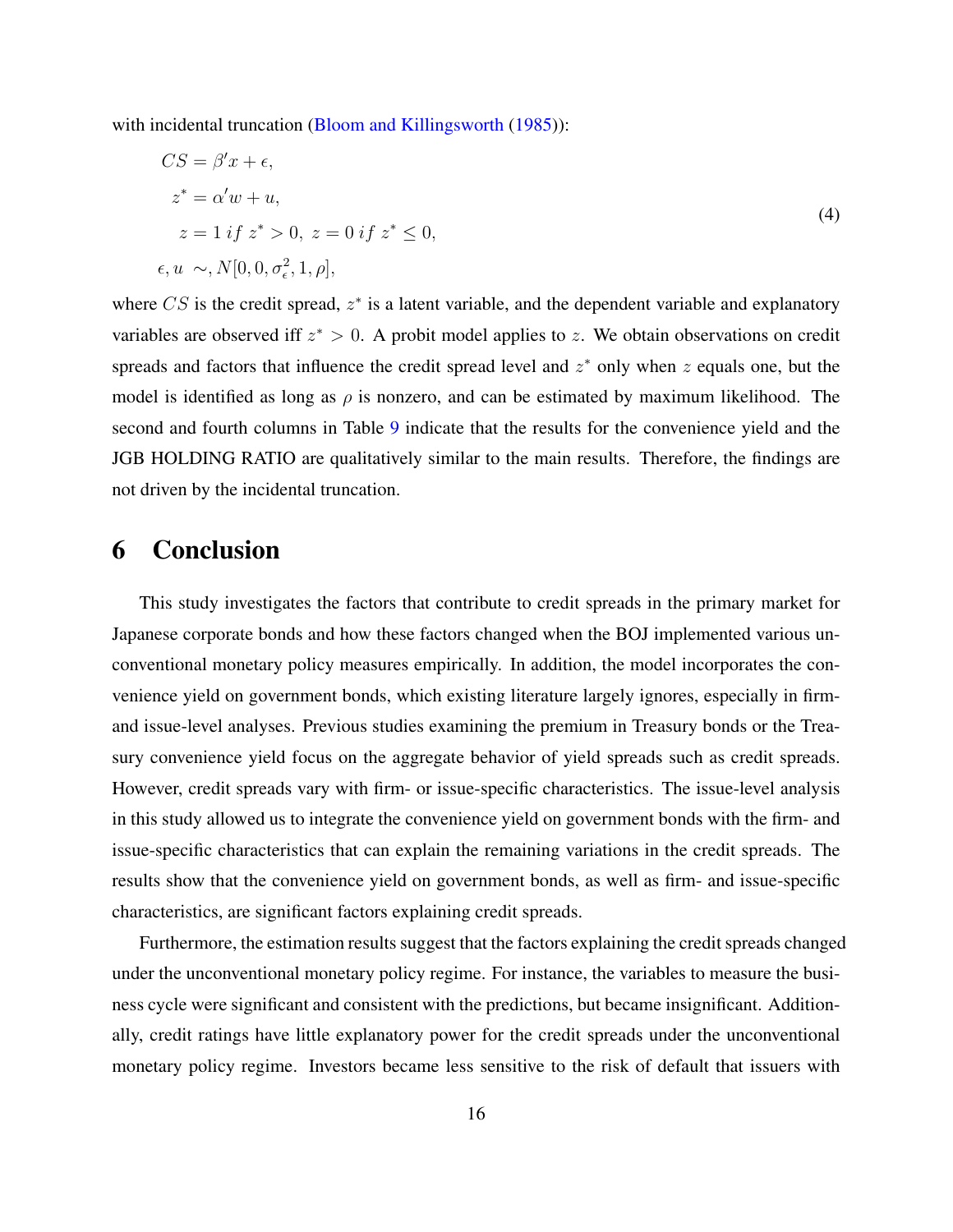different credit quality have, partly due to the unprecedented degree of monetary easing. Meanwhile, the Japanese government's debt-to-GDP ratio, which is a measure of the convenience yield on government bonds, is significant throughout the sample period and a driver of credit spreads in Japan.

### Acknowledgement

The author would like to thank participants at the 2016 Japan Economic Association Spring Meeting and the 2016 China Meeting of the Econometric Society for their helpful comments, and gratefully acknowledge the financial assistance provided by the Japan Society for the Promotion of Science (JSPS) Grant in Aid for Scientific Research No. 25705010.

## References

- Aoki, M. and H. T. Patrick (1995). *The Japanese Main Bank System: Its Relevance for Developing and Transforming Economies*. Oxford: Oxford University Press.
- Athanassakos, G. and P. Carayannopoulos (2001). An empirical analysis of the relationship of bond yield spreads and macro-economic factors. *Applied Financial Economics 11*(2), 197–207.
- Beatty, R. P. and J. R. Ritter (1986). Investment banking, reputation and the underpricing of initial public offerings. *Journal of Financial Economics 15*, 213–232.
- Bloom, D. E. and M. R. Killingsworth (1985). Correcting for truncation bias caused by a latent truncation variable. *Journal of Econometrics 27*(1), 131–135.
- Carter, R. B. (1992). Underwriter reputation and repetitive public offerings. *Journal of Financial Research 15*, 341–354.
- Carter, R. B. and S. Manaster (1990). Initial public offerings and underwriter reputation. *Journal of Finance 45*, 1045–1067.
- Cortes, F. (2003). Understanding and modelling swap spreads. *Bank of England Quarterly Bulletin Winter*, 407–416.
- Duffie, D. and K. J. Singleton (1999). Modeling term structures of defaultable bonds. *Review of Financial Studies 12*(4), 687–720.
- Faust, J., S. Gilchrist, J. H. Wright, and E. Zakrajšek (2013). Credit spreads as predictors of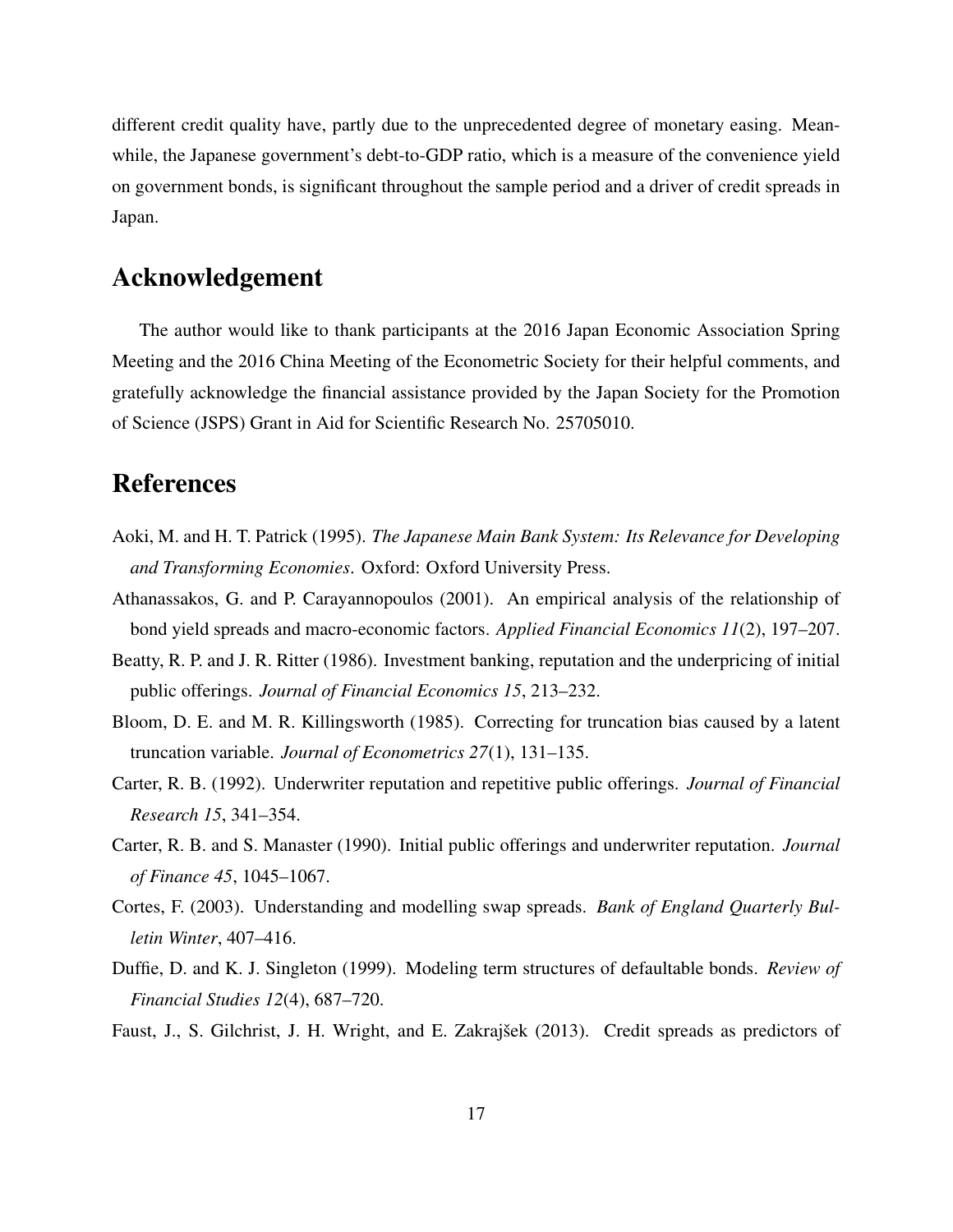real-time economic activity: A Bayesian model-averaging approach. *Review of Economics and Statistics 95*(5), 1501–1519.

- Gande, A., M. Puri, and A. Saunders (1999). Bank entry, competition, and the market for corporate securities underwriting. *Journal of Financial Economics 54*(2), 165–195.
- Gande, A., M. Puri, A. Saunders, and I. Walter (1997). Bank underwriting of debt securities: Modern evidence. *Review of Financial Studies 10*(4), 1175–1202.
- Gilchrist, S. and E. Zakrajšek (2012). Credit spreads and business cycle fluctuations. *American Economic Review 102*(4), 1692–1720.
- Krigman, L., W. H. Shaw, and K. L. Womack (2001). Why do firms switch underwriters? *Journal of Financial Economics 60*, 245–284.
- Krishnamurthy, A. and A. Vissing-Jorgensen (2012). The aggregate demand for treasury debt. *Journal of Political Economy 120*(2), 233–267.
- Kumano, Y., I. Muto, and A. Nakano (2014). What explains the recent fluctuations in Japan's output? A structural factor analysis of Japan's industrial production. *Journal of The Japanese and International Economies 34*, 135–153.
- Kuroda, H. (2016). The practice and theory of unconventional monetary policy. In J. E. Stiglitz and M. Guzman (Eds.), *Contemporary Issues in Macroeconomics: Lessons from The Crisis and Beyond*, Chapter 1, pp. 7–14. Amsterdam: Palgrave Macmillan.
- Longstaff, F. A. (2004). The flight-to-liquidity premium in U.S. treasury bond prices. *Journal of Business 77*(3), 511–526.
- Longstaff, F. A., S. Mithal, and E. Neis (2005). Corporate yield spreads: Default risk or liquidity? New evidence from the credit default swap market. *Journal of Finance 60*(5), 2213–2253.
- Lopes, J. A. and M. M. Spiegel (2014). Foreign entry into underwriting services: Evidence from Japan's "big bang" deregulation. *Journal of Money, Credit and Banking 46*(2-3), 445–468.
- Neely, C. J. (2011). A foreign exchange intervention in an era of restraint. *Federal Reserve Bank of St. Louis Review September/October*, 302–324.
- Puri, M. (1996). Commercial banks in investment banking conflict of interest or certification role? *Journal of Financial Economics 40*(3), 373–401.
- Puri, M. (1999). Commercial banks as underwriters: Implications for the going public process. *Journal of Financial Economics 54*(2), 133–163.
- Stock, J. H. and M. W. Watson (2003). Forecasting output and inflation: The role of asset prices.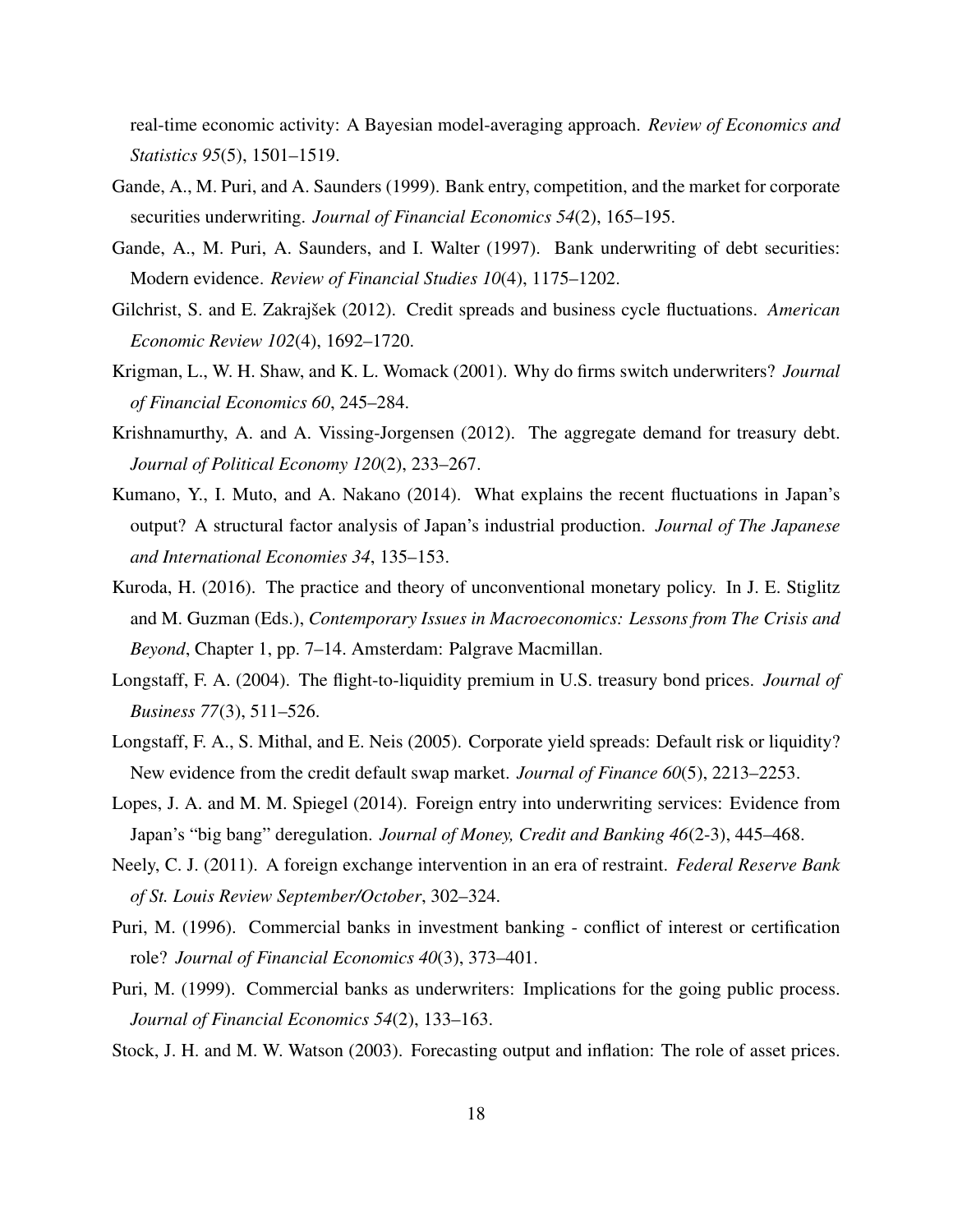*Journal of Economic Literature 41*(3), 788-829.

- Takaoka, S. and C. R. McKenzie (2006). The impact of bank entry in the Japanese corporate bond market. *Journal of Banking and Finance 30*, 59–83.
- Weinstein, D. E. and Y. Yafeh (1998). On the costs of a bank-centered financial system: Evidence from the changing main bank relations in Japan. *Journal of Finance 53*(2), 635–672.
- Wu, L. and F. X. Zhang (2008). A no-arbitrage analysis of macroeconomic determinants of the credit spread term structure. *Management Science 54*(6), 1160–1175.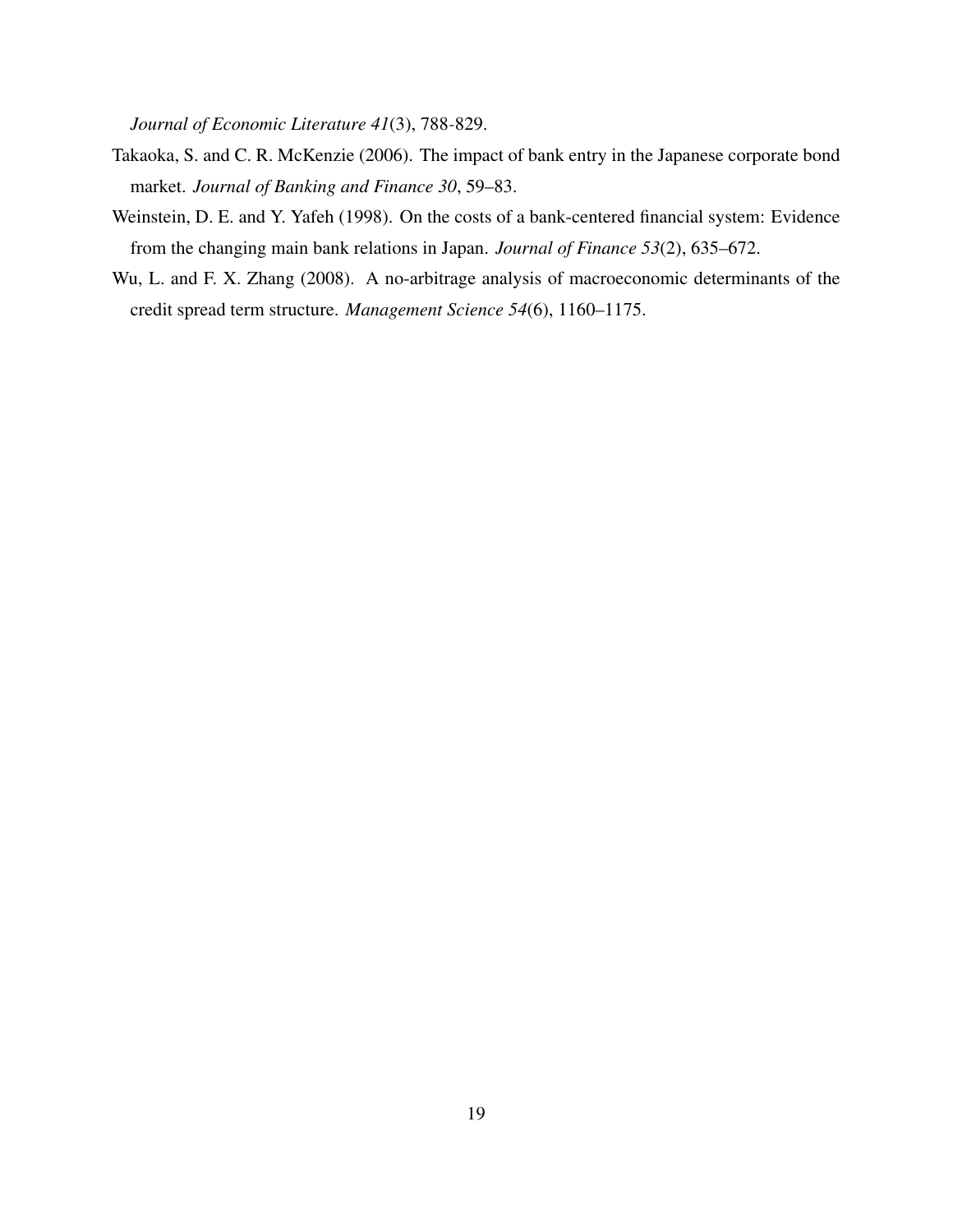|                                         | Whole period | Before 3/11/2011 | After 3/11/2011 |
|-----------------------------------------|--------------|------------------|-----------------|
| Credit Spread (bps)                     | 45.97        | 50.34            | 31.64           |
| Amount (millions of yen)                | 19,687       | 20,418           | 17,291          |
| Maturity (years)                        | 6.98         | 7.01             | 6.91            |
| Rating                                  |              |                  |                 |
| AAA (%)                                 | 6.02         | 7.78             | 0.29            |
| AA $(\%)$                               | 34.67        | 36.09            | 30.01           |
| A $(\%)$                                | 47.75        | 44.50            | 58.39           |
| BBB $(\%)$                              | 11.56        | 11.63            | 11.31           |
| Secured Bonds Types                     |              |                  |                 |
| Collateral $(\%)$                       | 0.07         | 0.09             | $\overline{0}$  |
| General Mortgage $(\%)$                 | 13.19        | 14.78            | 7.98            |
| Guaranteed by higher rating firm $(\%)$ | 0.15         | 0.20             | $\overline{0}$  |
| Guaranteed by subsidiary $(\%)$         | 0.89         | 0.78             | 1.22            |
| <i>Bookrunner Type</i>                  |              |                  |                 |
| Bank Subsidiary (%)                     | 49.28        | 44.47            | 65.04           |
| Foreign Bookrunner (%)                  | 4.21         | 4.78             | 2.33            |
| Sample Size                             | 7,338        | 5,622            | 1,7167          |

Table 1: Summary Statistics: Corporate Bond Characteristics

Notes: Sample period: 1995:1- 2015:11; Number of firms=646.

This table contains cross-sectional means of various characteristics.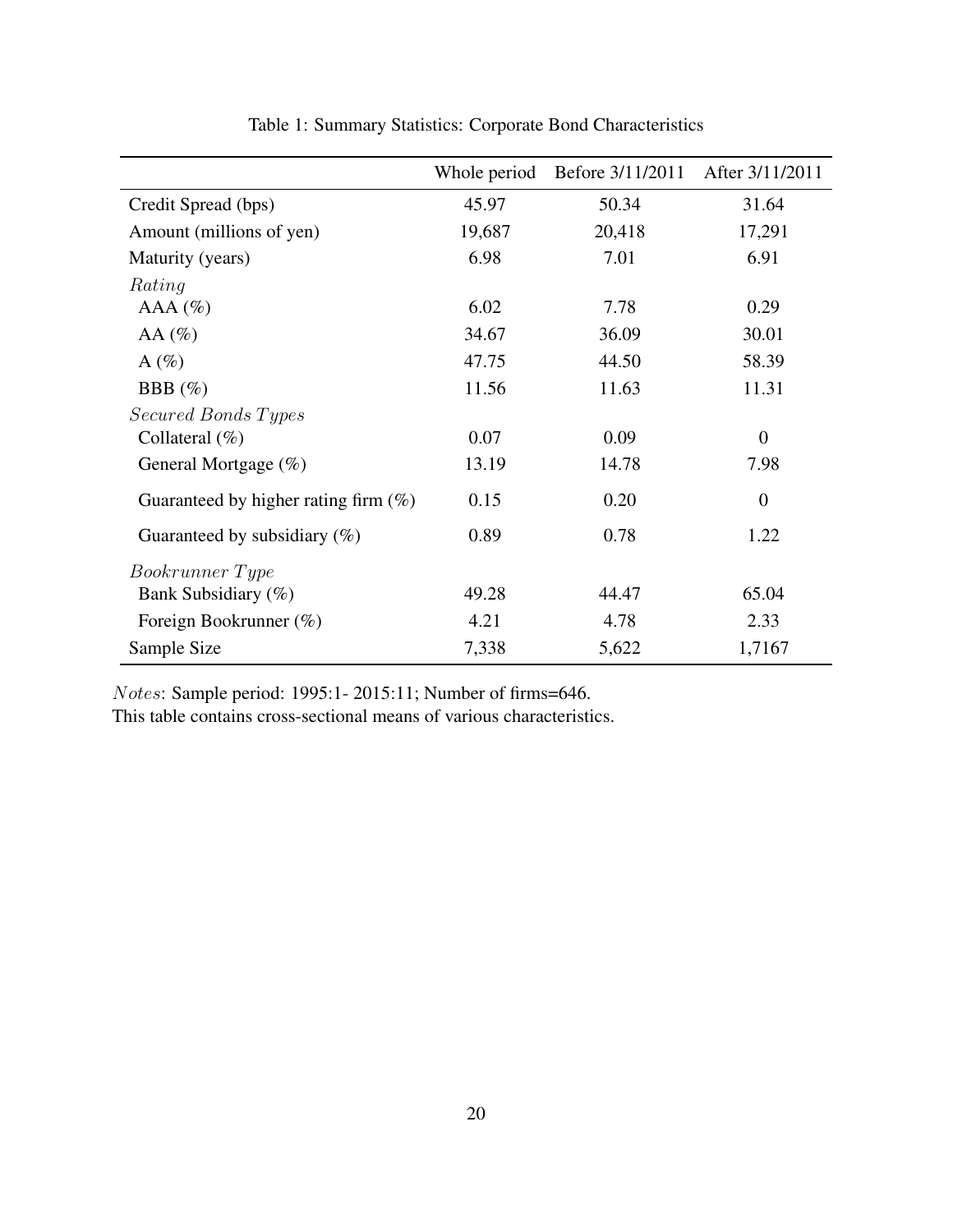|                           | Before March 11, 2011 |        |            | After March 11, 2011 |              |          |
|---------------------------|-----------------------|--------|------------|----------------------|--------------|----------|
| <b>Rating Class</b>       | AAA-AA                | A      | <b>BBB</b> | $A A A - A A$        | $\mathsf{A}$ | BBB      |
| Credit Spread (bps)       | 27.22                 | 60.57  | 98.43      | 19.98                | 30.92        | 66.59    |
| Amount (millions of yen)  | 26,369                | 16,427 | 13,246     | 17,353               | 18,435       | 11,212   |
| Maturity (years)          | 8.69                  | 5.93   | 4.79       | 8.38                 | 6.49         | 5.12     |
| Issuer's financial health |                       |        |            |                      |              |          |
| Debt to Capital           | 0.74                  | 0.72   | 0.78       | 0.61                 | 0.69         | 0.75     |
| Sales (billions of yen)   | 2,759                 | 1,357  | 864        | 2,622                | 1,651        | 768      |
| <b>ROE</b>                | 5.57                  | 4.24   | 2.70       | 6.42                 | 5.01         | 5.55     |
| <i>Bookrunner Type</i>    |                       |        |            |                      |              |          |
| Bank Subsidiary (%)       | 46.31                 | 42.53  | 44.95      | 68.65                | 62.87        | 66.49    |
| Foreign Bookrunner $(\%)$ | 4.95                  | 4.56   | 5.05       | 4.62                 | 1.60         | $\theta$ |
| Sample Size               | 2,466                 | 2,502  | 654        | 520                  | 1,002        | 194      |

Table 2: Summary Statistics by Rating Class

Notes: Sample period: 1995:1- 2015:11; Number of firms=646.

This table contains cross-sectional means of various characteristics.

The sample size for the issuer's financial health variables depend on the availability of the variables.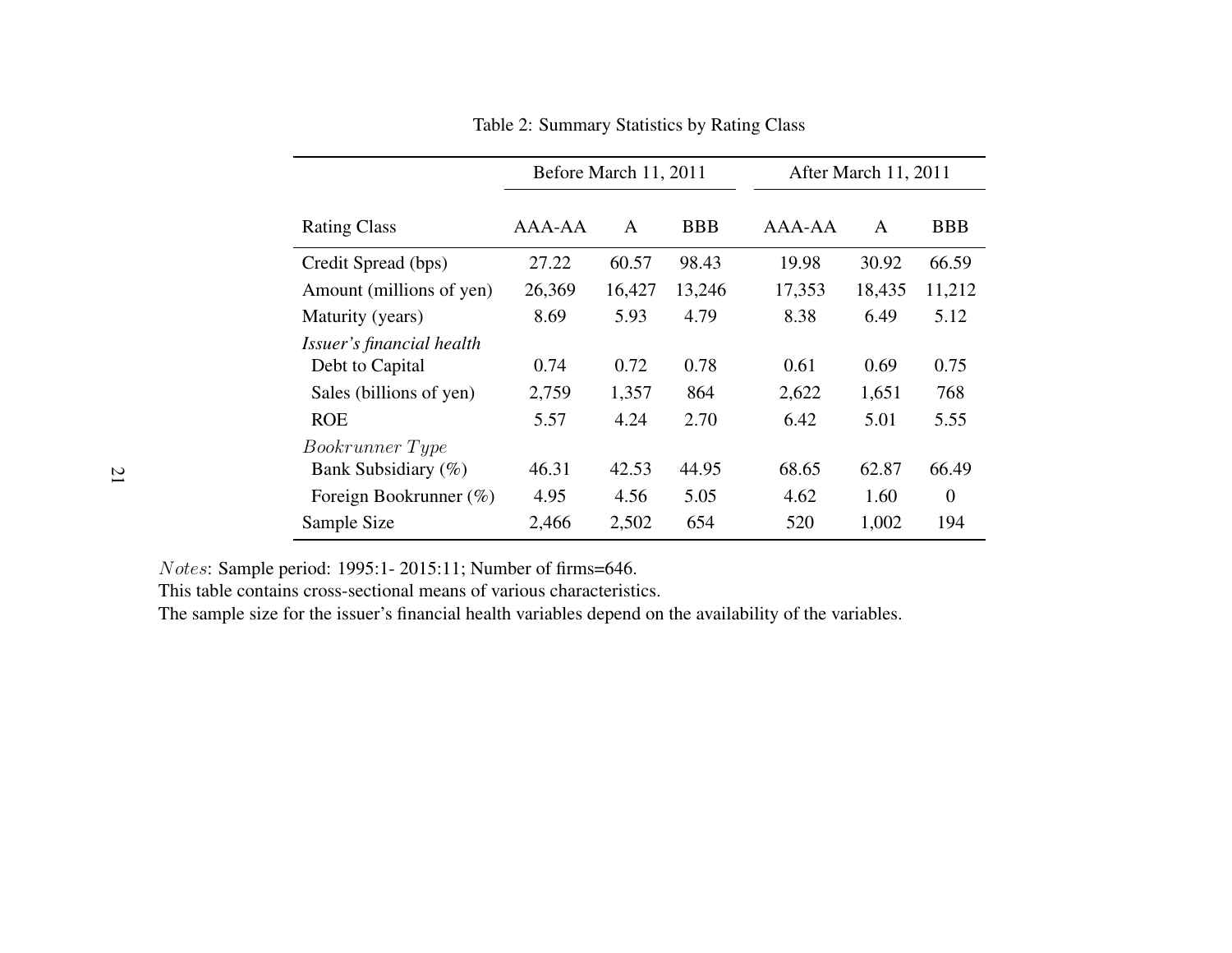|                            | Characteristics<br>of an issue |               | Characteristics<br>of a bookrunner |               | Dummies for Lehman<br>and nuclear events |               |
|----------------------------|--------------------------------|---------------|------------------------------------|---------------|------------------------------------------|---------------|
| Variable                   | Coeff.                         | $t$ -ratio    | Coeff.                             | $t$ -ratio    | Coeff.                                   | $t$ -ratio    |
| AAA rating                 | $-68.52$                       | $(8.54)$ ***  | $-69.25$                           | $(8.72)$ ***  | $-66.43$                                 | $(8.30)$ ***  |
| AA rating                  | $-50.69$                       | $(8.12)$ ***  | $-51.65$                           | $(8.30)$ ***  | $-51.16$                                 | $(8.21)$ ***  |
| A rating                   | $-31.55$                       | $(5.88)$ ***  | $-32.12$                           | $(6.02)$ ***  | $-31.47$                                 | $(5.94)$ ***  |
| log(Amount)                | $-2.79$                        | $(1.74)^{*}$  | $-1.73$                            | (1.06)        | $-2.01$                                  | (1.30)        |
| Maturity                   | 0.05                           | (0.25)        | 0.09                               | (0.43)        | 0.09                                     | (0.43)        |
| Collateral                 | $-57.14$                       | $(14.74)$ *** | $-56.76$                           | $(14.79)$ *** | $-53.30$                                 | $(12.41)$ *** |
| General mortgage bond      | 3.77                           | (0.49)        | 2.84                               | (0.37)        | 2.69                                     | (0.35)        |
| Guaranteed (higher rating) | $-10.08$                       | (0.94)        | $-9.43$                            | (0.89)        | $-9.21$                                  | (0.84)        |
| Guaranteed (subsidiary)    | 11.58                          | (0.45)        | 10.47                              | (0.43)        | 10.14                                    | (0.41)        |
| log(Size)                  | 14.66                          | $(11.30)$ *** | 14.06                              | $(10.81)$ *** | 13.52                                    | $(10.36)$ *** |
| $\triangle$ CPI            | 3.66                           | $(5.66)$ ***  | 3.02                               | $(4.81)$ ***  | 4.64                                     | $(6.30)$ ***  |
| $\triangle$ IIP            | $-0.53$                        | $(4.97)$ ***  | $-0.52$                            | $(4.93)$ ***  | $-0.40$                                  | $(3.08)$ ***  |
| $\triangle$ CGPI           | $-2.69$                        | $(6.12)$ ***  | $-2.54$                            | $(5.83)$ ***  | $-3.24$                                  | $(6.28)$ ***  |
| Bookrunner's market share  |                                |               | $-0.60$                            | $(6.63)$ ***  | $-0.61$                                  | $(6.81)$ ***  |
| Foreign Bookrunner         |                                |               | $-10.70$                           | $(2.61)$ ***  | $-11.20$                                 | $(2.72)$ ***  |
| <b>Bank Subsidiary</b>     |                                |               | $-1.18$                            | (0.87)        | $-0.91$                                  | (0.69)        |
| Lehman collapse            |                                |               |                                    |               | 11.87                                    | $(2.68)$ ***  |
| Nuclear disaster           |                                |               |                                    |               | $-10.47$                                 | $(3.18)$ ***  |
| Sample Size                |                                | 7,338         |                                    | 7,338         | 7,338                                    |               |
| $R^2$                      |                                | 0.59          |                                    | 0.60          |                                          | 0.60          |

Table 3: Determinants of Credit Spreads in Japan: Firm Fixed Effects

Notes: Figures in parentheses are the absolute values of asymptotic t-statistics computed with the robust covariance matrix correction. The estimated coefficients and t-ratios of a quarterly trend variable are not reported. \*, \*\*, \*\*\* denote significance at the 10%, 5%, and 1% levels, respectively.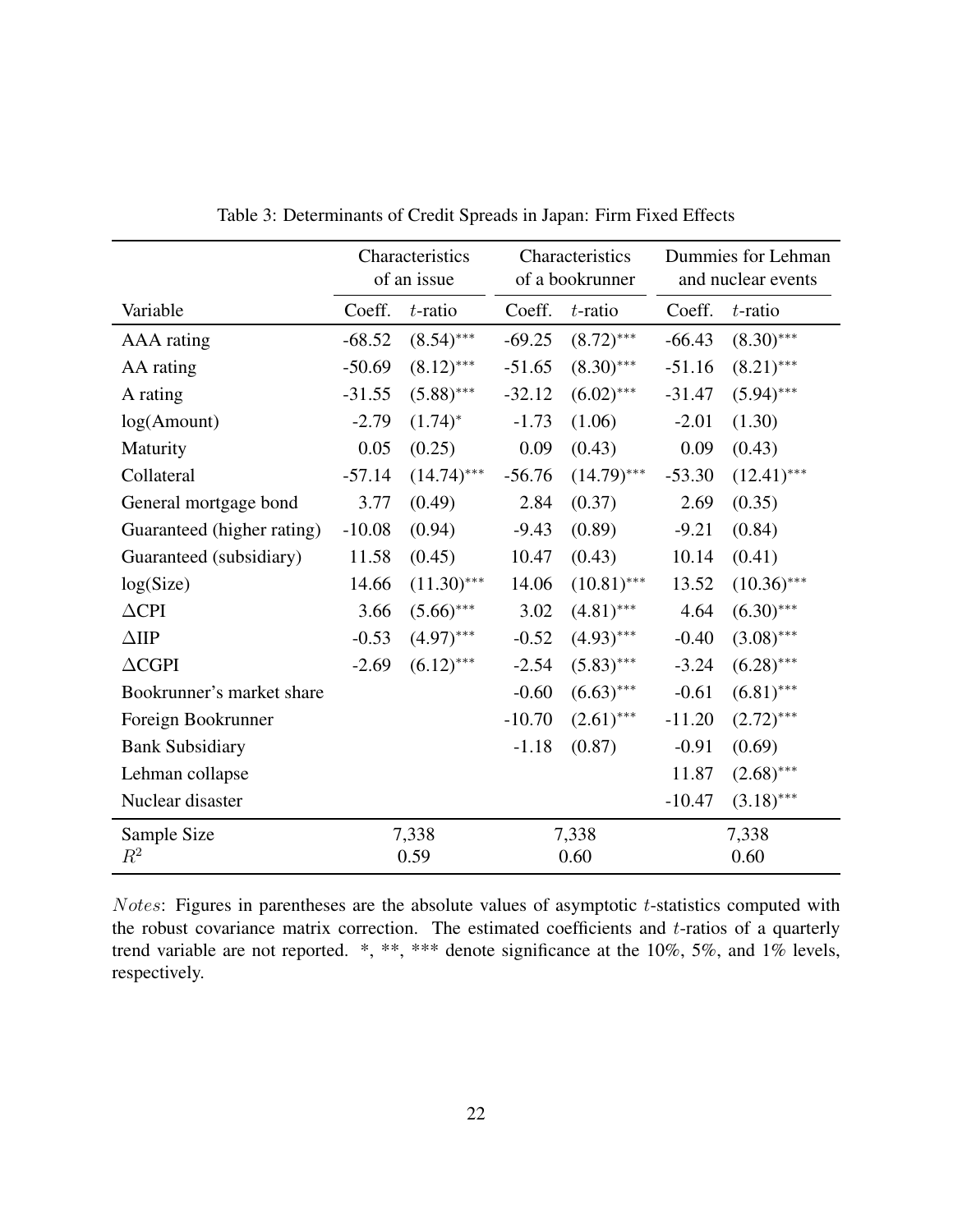|                            |              | Full Sample (OLS)         |                            | Full Sample (IV)            |
|----------------------------|--------------|---------------------------|----------------------------|-----------------------------|
| AAA rating                 | $-82.57$     | $-83.59$                  | -78.47                     | $-74.15$                    |
|                            | $(9.30)$ *** | $(9.70)$ ***              |                            | $(24.16)$ *** $(22.95)$ *** |
| AA rating                  | $-56.81$     | $-59.55$                  | $-54.63$                   | $-53.70$                    |
|                            |              | $(8.28)$ *** $(8.63)$ *** | $(24.11)$ ***              | $(23.86)$ ***               |
| A rating                   | $-34.96$     | $-36.22$                  | $-33.48$                   | $-32.49$                    |
|                            | $(5.83)$ *** | $(6.12)$ ***              | $(18.97)$ ***              | $(18.48)$ ***               |
| log(Amount)                | $-1.31$      | $-1.23$                   | $-1.57$                    | $-1.31$                     |
|                            |              | $(0.90)$ $(0.88)$         | $(1.96)$ **                | (1.63)                      |
| Maturity                   |              | $0.06$ 0.07               | 0.05                       | 0.07                        |
|                            |              | $(0.28)$ $(0.36)$         | (0.43)                     | (0.65)                      |
| log(debt/GDP)              | $-52.06$     | $-83.17$                  | $-30.85$                   | $-18.60$                    |
|                            | $(7.23)$ *** | $(8.35)$ ***              | $(26.64)$ ***              | $(12.04)$ ***               |
| General mortgage bond      |              | $1.17 \t0.85$             | 1.46                       | 1.47                        |
|                            |              |                           | $(0.16)$ $(0.12)$ $(0.24)$ | (0.24)                      |
| Guaranteed (higher rating) | $-11.65$     | $-9.49$                   | $-12.07$                   | $-11.02$                    |
|                            | (1.10)       | (0.91)                    | (1.14)                     | (1.05)                      |
| Guaranteed (subsidiary)    | 11.32        | 9.95                      | 11.40                      | 10.23                       |
|                            |              | $(0.44)$ $(0.38)$         | $(1.80)^*$                 | (1.62)                      |
| log(Size)                  | 11.86        | 9.97                      | 12.15                      | 11.66                       |
|                            | $(9.34)$ *** | $(8.05)$ ***              | $(15.65)$ ***              | $(14.97)$ ***               |
| $\triangle$ CPI            | $-1.17$      | $-0.98$                   | 0.78                       | 2.92                        |
|                            | (1.32)       |                           | $(1.14)$ $(1.72)^*$        | $(5.59)$ ***                |
| $\triangle$ IIP            | $-0.65$      | $-0.62$                   | $-0.59$                    | $-0.42$                     |
|                            | $(6.61)$ *** | $(5.54)$ ***              | $(12.70)$ ***              | $(7.86)$ ***                |
| $\triangle$ CGPI           | $-0.54$      | $-0.41$                   | $-1.42$                    | $-2.50$                     |
|                            | (1.09)       | (0.94)                    | $(5.84)$ ***               | $(9.56)$ ***                |
| Bookrunner's market share  |              | $-0.35$                   |                            | $-0.46$                     |
|                            |              | $(3.80)$ ***              |                            | $(7.28)$ ***                |
| Foreign Bookrunner         |              | $-5.33$                   |                            | $-8.87$                     |
|                            |              | (1.35)                    |                            | $(4.22)$ ***                |
| Bank subsidiary bookrunner |              | $-0.47$                   |                            | $-0.33$                     |
|                            |              | (0.39)                    |                            | (0.39)                      |
| Lehman collapse            |              | 8.75                      |                            | 13.84                       |
|                            |              | $(2.21)$ **               |                            | $(4.10)$ ***                |
| Nuclear disaster           |              | $-22.66$                  |                            | $-9.51$                     |
|                            |              | $(5.47)$ ***              |                            | $(7.44)$ ***                |
| Sample Size                | 7,103        | 7,103                     | 7,103                      | 7,103                       |
| $R^2$                      | 0.63         | 0.64                      |                            |                             |
| Cor.                       |              |                           | 0.79                       | 0.80                        |

Table 4: Supply of Government Bonds and Credit Spreads: Firm Fixed Effects

Notes: As for Table 3. Cor. refers to the correlation between the actual and fitted values.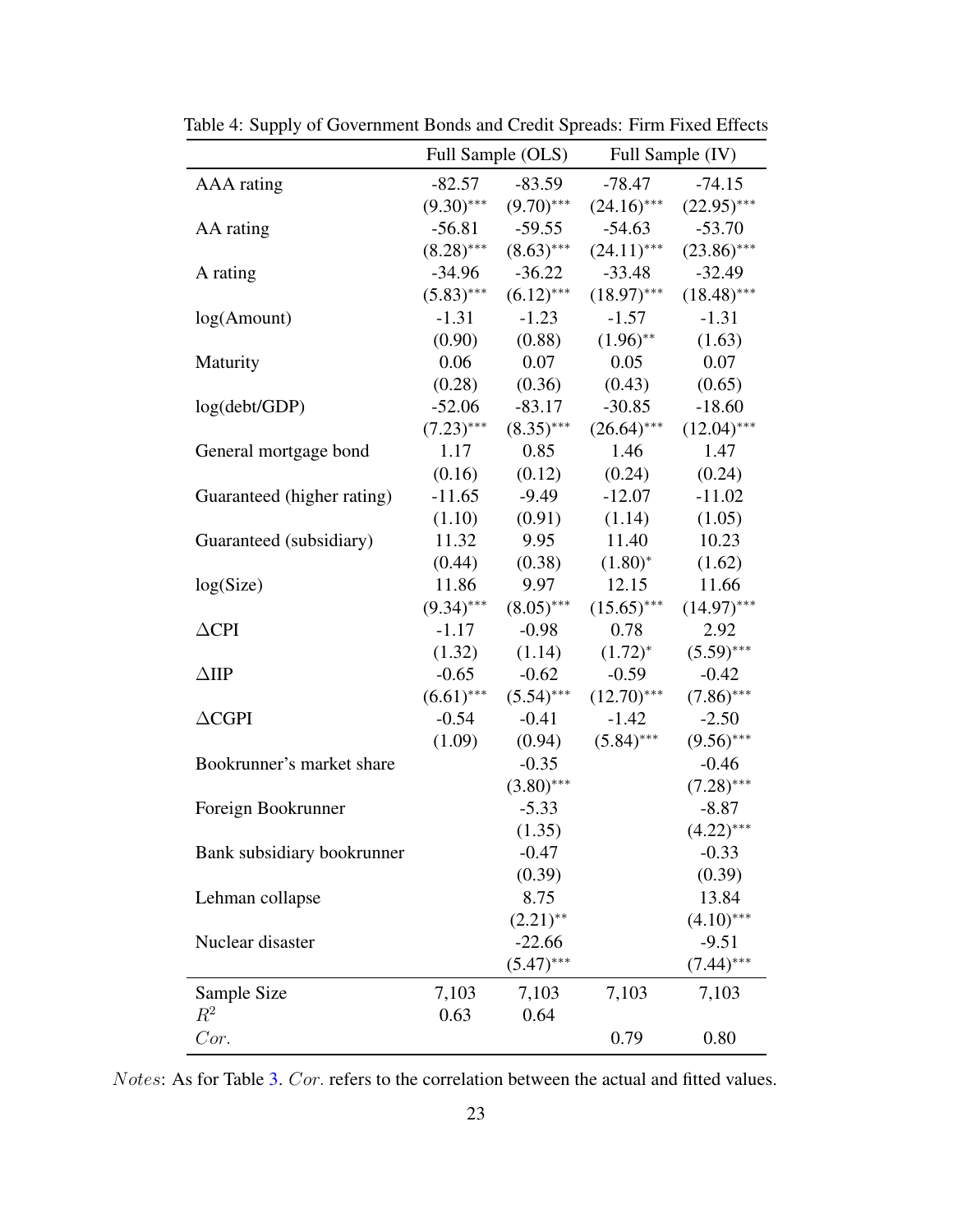|                         | <b>Rating Class</b>   |               |                   |  |
|-------------------------|-----------------------|---------------|-------------------|--|
|                         | <b>AAA-AA</b> ratings | A rating      | <b>BBB</b> rating |  |
| Debt to Capital         | 15.03                 | 85.44         | 92.23             |  |
|                         | $(4.18)$ ***          | $(6.01)$ ***  | $(2.16)$ **       |  |
| log(Sale)               | 4.78                  | $-7.63$       | 27.93             |  |
|                         | $(1.96)$ **           | $(2.54)$ **   | $(3.21)$ **       |  |
| <b>ROE</b>              | $-1.00$               | $-0.73$       | $-0.44$           |  |
|                         | $(12.77)$ ***         | $(10.86)$ *** | $(5.22)$ ***      |  |
| log(Amount)             | $-0.35$               | $-0.90$       | $-8.71$           |  |
|                         | (0.41)                | (0.63)        | $(1.99)$ **       |  |
| Maturity                | 0.55                  | $-0.22$       | $-2.99$           |  |
|                         | $(6.77)$ ***          | (0.82)        | $(2.63)$ **       |  |
| log(debt/GDP)           | $-7.40$               | $-6.43$       | $-50.90$          |  |
|                         | $(4.90)$ ***          | $(2.14)$ **   | $(4.82)$ ***      |  |
| General mortgage bond   | $-4.74$               |               |                   |  |
|                         | (1.36)                |               |                   |  |
| Guaranteed (subsidiary) |                       | 14.53         | 26.81             |  |
|                         |                       | (0.81)        | $(1.87)^{*}$      |  |
| log(Size)               | 9.88                  | 12.25         | 11.71             |  |
|                         | $(12.44)$ ***         | $(9.43)$ ***  | $(3.17)$ **       |  |
| $\triangle$ CPI         | 2.01                  | 6.91          | $-0.05$           |  |
|                         | $(3.34)$ ***          | $(7.96)$ ***  | (0.02)            |  |
| $\triangle$ IIP         | $-0.59$               | $-0.47$       | $-0.42$           |  |
|                         | $(11.61)$ ***         | $(4.96)$ ***  | (1.48)            |  |
| $\triangle$ CGPI        | 0.55                  | $-4.08$       | $-5.63$           |  |
|                         | $(1.95)^{*}$          | $(9.36)$ ***  | $(4.32)$ ***      |  |
| Lehman collapse         | 6.49                  | 8.34          | 38.86             |  |
|                         | $(2.65)$ ***          | (0.59)        | (1.22)            |  |
| Nuclear disaster        | $-8.49$               | $-15.41$      | 1.63              |  |
|                         | $(6.00)$ ***          | $(6.91)$ ***  | (0.27)            |  |
| Sample Size             | 2,373                 | 3,006         | 769               |  |
| Cor.                    | 0.79                  | 0.76          | 0.83              |  |

Table 5: Supply of Government Bonds and Credit Spreads by Rating Class: Firm Fixed Effects (IV specification)

Notes: Sample period: 1996:1-2015:11. As for Table 4. Bonds with collateral or guaranteed by a higher rating firm are not included due to the absence of observations or no variation within a rating class.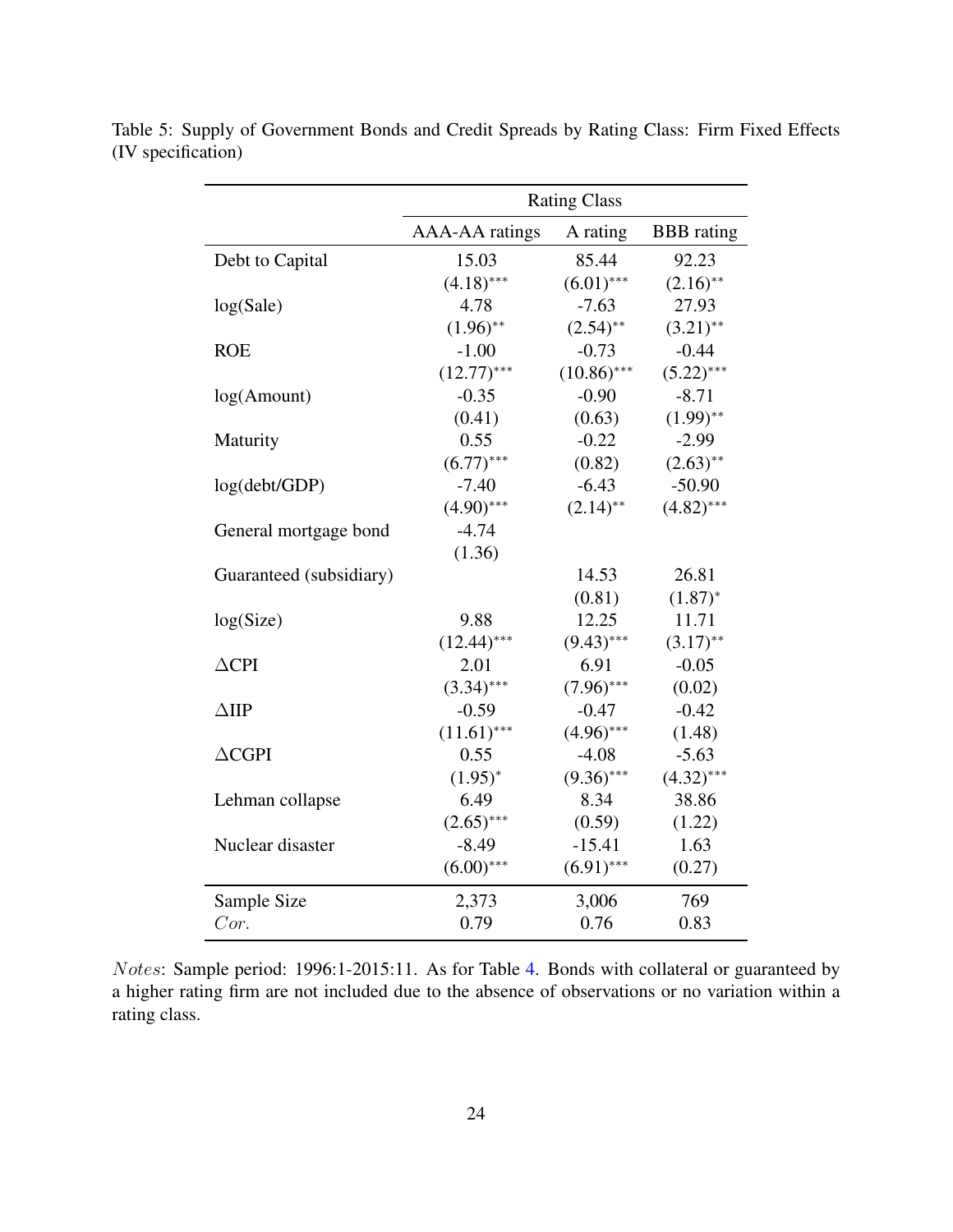|                            | Before March 11, 2011 | After March 11, 2011 |
|----------------------------|-----------------------|----------------------|
| AAA rating                 | $-67.44$              | $-20.94$             |
|                            | $(16.36)$ ***         | $(1.80)^{*}$         |
| AA rating                  | $-52.82$              | $-10.99$             |
|                            | $(18.06)$ ***         | $(1.90)^{*}$         |
| A rating                   | $-33.07$              | $-6.93$              |
|                            | $(14.99)$ ***         | (1.32)               |
| log(Amount)                | $-3.57$               | 1.27                 |
|                            | $(3.59)$ **           | (1.14)               |
| Maturity                   | 0.08                  | 1.03                 |
|                            | (0.62)                | $(6.32)$ ***         |
| log(debt/GDP)              | $-12.59$              | $-174.11$            |
|                            | $(6.95)$ ***          | $(6.03)$ ***         |
| General mortgage bond      | 0.88                  |                      |
|                            | (0.14)                |                      |
| Guaranteed (higher rating) | $-16.41$              |                      |
|                            | (1.45)                |                      |
| Guaranteed (subsidiary)    | 21.92                 | 55.21                |
|                            | $(2.50)$ **           | $(5.51)$ ***         |
| log(Size)                  | 15.53                 | 0.43                 |
|                            | $(14.86)$ ***         | (0.47)               |
| $\triangle$ CPI            | 9.73                  | 0.03                 |
|                            | $(11.11)$ ***         | (0.03)               |
| $\triangle$ IIP            | $-0.26$               | $-0.08$              |
|                            | $(4.00)$ **           | (0.81)               |
| $\triangle$ CGPI           | $-4.54$               | $-1.15$              |
|                            | $(11.66)$ ***         | $(2.76)$ **          |
| Lehman collapse            | 15.26                 |                      |
|                            | $(4.17)$ ***          |                      |
| Sample Size                | 5,387                 | 1,716                |
| Cor.                       | 0.81                  | 0.86                 |

Table 6: Supply of Government Bonds and Credit Spreads before and after the Great East Japan Earthquake (March 11, 2011): Firm Fixed Effects (IV specification)

Notes: As for Table 4. No bond guaranteed by a higher rating firm is issued after March 11, 2011. The model excludes general mortgage bonds after March 11, 2011 due to the lack of within-group variation.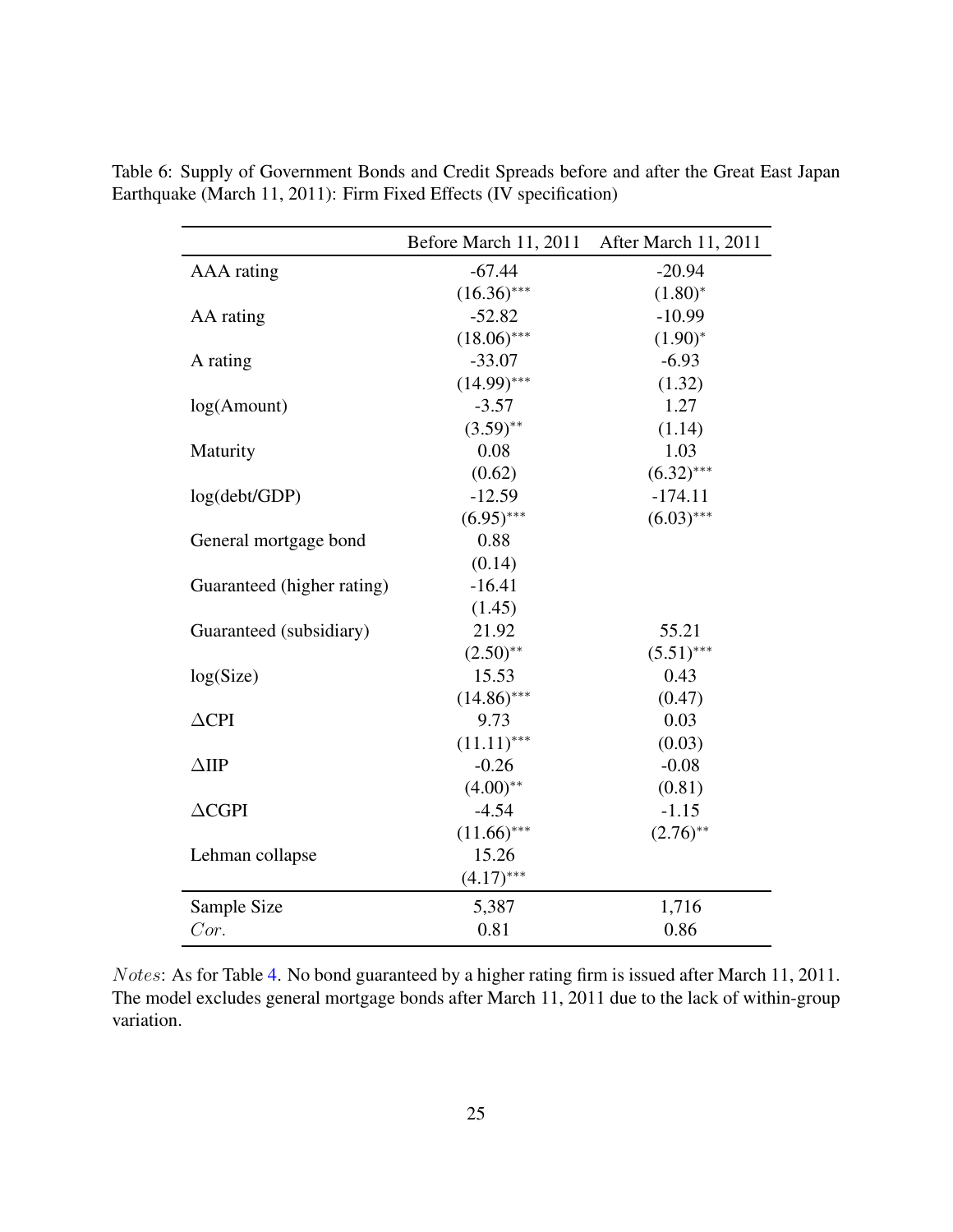|                            |               | Full Sample Before March 11, 2011 |              | After March 11, 2011 |
|----------------------------|---------------|-----------------------------------|--------------|----------------------|
| <b>AAA</b> rating          | $-75.40$      | $-65.52$                          | $-20.94$     | $-19.34$             |
|                            | $(23.23)$ *** | $(15.60)$ ***                     | $(1.80)^*$   | $(1.66)^*$           |
| AA rating                  | $-55.03$      | $-51.32$                          | $-10.99$     | $-11.24$             |
|                            | $(24.23)$ *** | $(17.17)$ ***                     | $(1.90)^{*}$ | $(1.94)^{*}$         |
| A rating                   | $-32.76$      | $-32.20$                          | $-6.93$      | $-6.71$              |
|                            | $(18.64)$ *** | $(14.40)$ ***                     | (1.32)       | (1.28)               |
| log(Amount)                | $-2.44$       | $-3.46$                           | $-1.27$      | 1.19                 |
|                            | $(3.05)$ ***  | $(3.47)$ ***                      | (1.14)       | (1.07)               |
| Maturity                   | 0.09          | 0.07                              | 1.03         | 1.06                 |
|                            | (0.77)        | (0.55)                            | $(6.32)$ *** | $(6.53)$ ***         |
| log(debt/GDP)              | $-22.61$      | $-8.17$                           | $-174.11$    |                      |
|                            | $(15.80)$ *** | $(3.26)$ ***                      | $(6.03)$ *** |                      |
| JGB holding ratio          | $-70.18$      | 8.23                              |              | $-12.58$             |
|                            | $(7.25)$ ***  | $(2.56)$ **                       |              | $(6.15)$ ***         |
| General mortgage bond      | 0.92          | 1.22                              |              |                      |
|                            | (0.15)        | (0.19)                            |              |                      |
| Guaranteed (higher rating) | $-10.54$      | $-16.79$                          |              |                      |
|                            | (1.01)        | (1.48)                            |              |                      |
| Guaranteed (subsidiary)    | 11.10         | 22.46                             | 55.21        | 54.87                |
|                            | $(1.76)^{*}$  | $(2.55)$ **                       | $(5.51)$ *** | $(5.48)$ ***         |
| log(Size)                  | 10.90         | 15.91                             | 0.43         | 1.05                 |
|                            | $(13.84)$ *** | $(15.03)$ ***                     | (0.47)       | (1.18)               |
| $\triangle$ CPI            | 5.60          | 10.26                             | 0.03         | $-1.15$              |
|                            | $(9.27)$ ***  | $(11.37)$ ***                     | (0.03)       | (1.42)               |
| $\triangle$ IIP            | $-0.36$       | $-0.26$                           | $-0.08$      | $-0.10$              |
|                            | $(6.65)$ ***  | $(3.95)$ ***                      | (0.81)       | (1.05)               |
| $\triangle$ CGPI           | $-3.53$       | $-4.66$                           | $-1.15$      | $-0.86$              |
|                            | $(12.17)$ *** | $(11.87)$ ***                     | $(2.76)$ *** | $(2.25)$ **          |
| Lehman collapse            | 11.51         | 16.69                             |              |                      |
|                            | $(3.42)$ ***  | $(4.50)$ ***                      |              |                      |
| Nuclear disaster           | $-7.19$       |                                   |              |                      |
|                            | $(5.34)$ ***  |                                   |              |                      |
| Sample Size                | 7,103         | 5,387                             | 1,716        | 1,716                |
| Cor.                       | 0.80          | 0.80                              | 0.86         | 0.86                 |

Table 7: Effect of Japanese Government Bonds held by the Bank of Japan on Credit Spreads: Firm Fixed Effects (IV specification)

Notes: Sample period: 1996:1-2015:11. As for Table 4. No bond with collateral or guaranteed by a higher rating firm is issued after March 11, 2011. The model excludes general mortgage bonds due to the lack of within-group variation after March 11, 2011.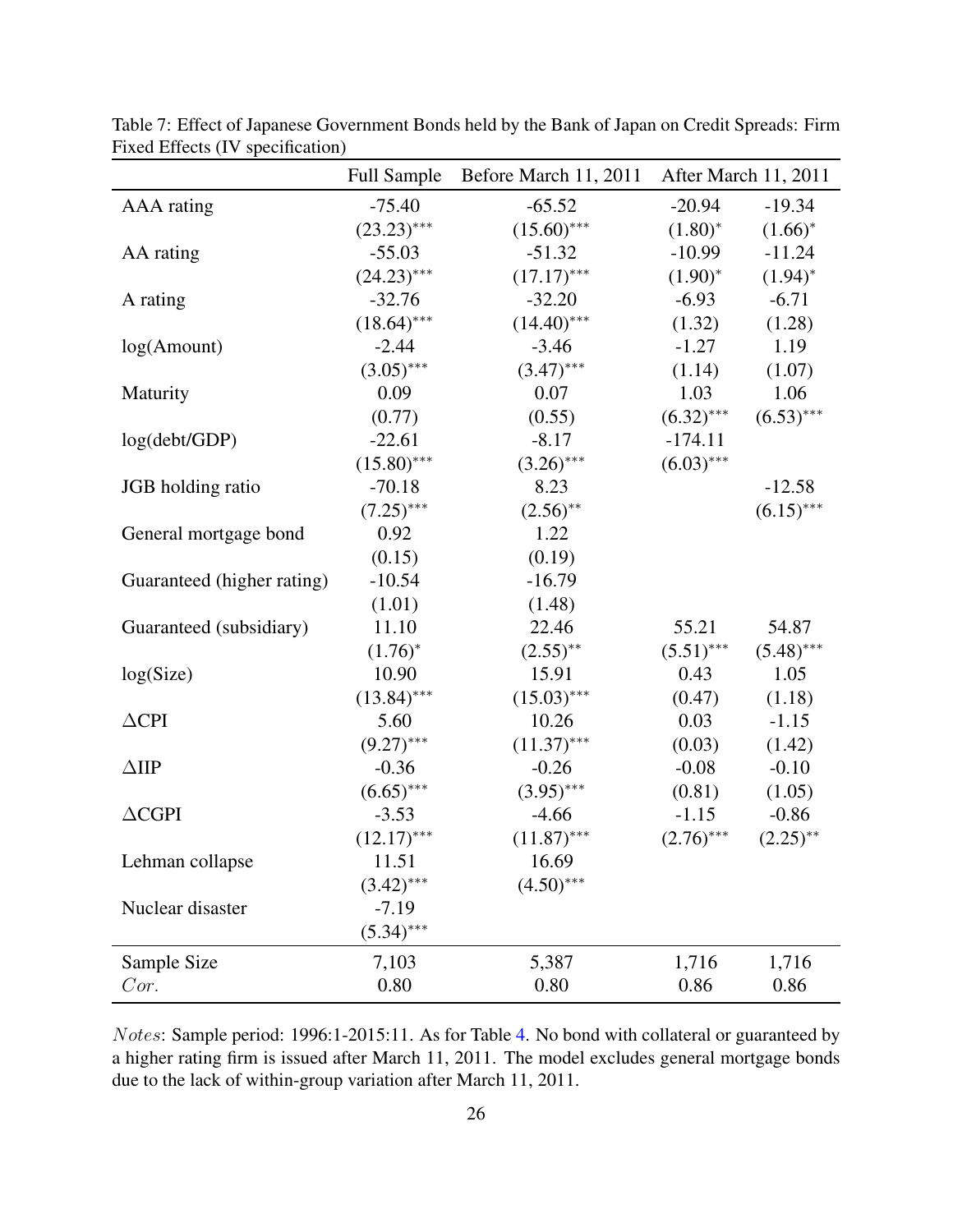|                   | <b>Rating Class</b> |              |                   |  |  |
|-------------------|---------------------|--------------|-------------------|--|--|
|                   |                     |              |                   |  |  |
|                   | AAA&AA ratings      | A rating     | <b>BBB</b> rating |  |  |
| Debt to Capital   | $-65.08$            | $-36.96$     | $-19.85$          |  |  |
|                   | $(2.05)$ **         | $(1.94)^{*}$ | (0.13)            |  |  |
| log(Sale)         | $-22.28$            | $-19.38$     | 104.99            |  |  |
|                   | $(2.40)$ **         | $(3.29)$ *** | $(3.94)$ ***      |  |  |
| <b>ROE</b>        | 0.25                | $-0.26$      | $-2.96$           |  |  |
|                   | (0.86)              | $(4.03)$ *** | $(14.55)$ ***     |  |  |
| log(Amount)       | $-1.35$             | 3.59         | $-6.49$           |  |  |
|                   | (0.89)              | $(3.60)$ *** | (0.96)            |  |  |
| Maturity          | 0.82                | 1.79         | 5.36              |  |  |
|                   | $(6.46)$ ***        | $(9.98)$ *** | $(3.88)$ ***      |  |  |
| JGB holding ratio | $-12.50$            | $-6.14$      | $-38.85$          |  |  |
|                   | $(3.87)$ ***        | $(3.20)$ *** | $(3.02)$ ***      |  |  |
| log(Size)         | 2.13                | 0.27         | $-0.09$           |  |  |
|                   | $(1.82)^{*}$        | (0.34)       | (0.02)            |  |  |
| $\triangle$ CPI   | 1.18                | $-0.89$      | $-8.61$           |  |  |
|                   | (1.10)              | (1.20)       | $(2.46)$ **       |  |  |
| $\triangle$ IIP   | $-0.01$             | $-0.11$      | $-0.21$           |  |  |
|                   | (0.06)              | (1.12)       | (0.46)            |  |  |
| $\triangle$ CGPI  | $-1.10$             | $-1.39$      | 2.74              |  |  |
|                   | $(2.31)$ **         | $(3.90)$ *** | (1.63)            |  |  |
| Sample Size       | 367                 | 829          | 178               |  |  |
| Cor.              | 0.92                | 0.88         | 0.95              |  |  |

Table 8: Effect of Japanese Government Bonds held by Bank of Japan on Credit Spreads by Rating Class: Firm Fixed Effects (IV specification)

Notes: Sample period: 3/11/2011-11/30/2015. As for Table 4. Bonds with collateral or guaranteed by a higher rating firm are excluded due to the absence of observations or no variation within a rating class.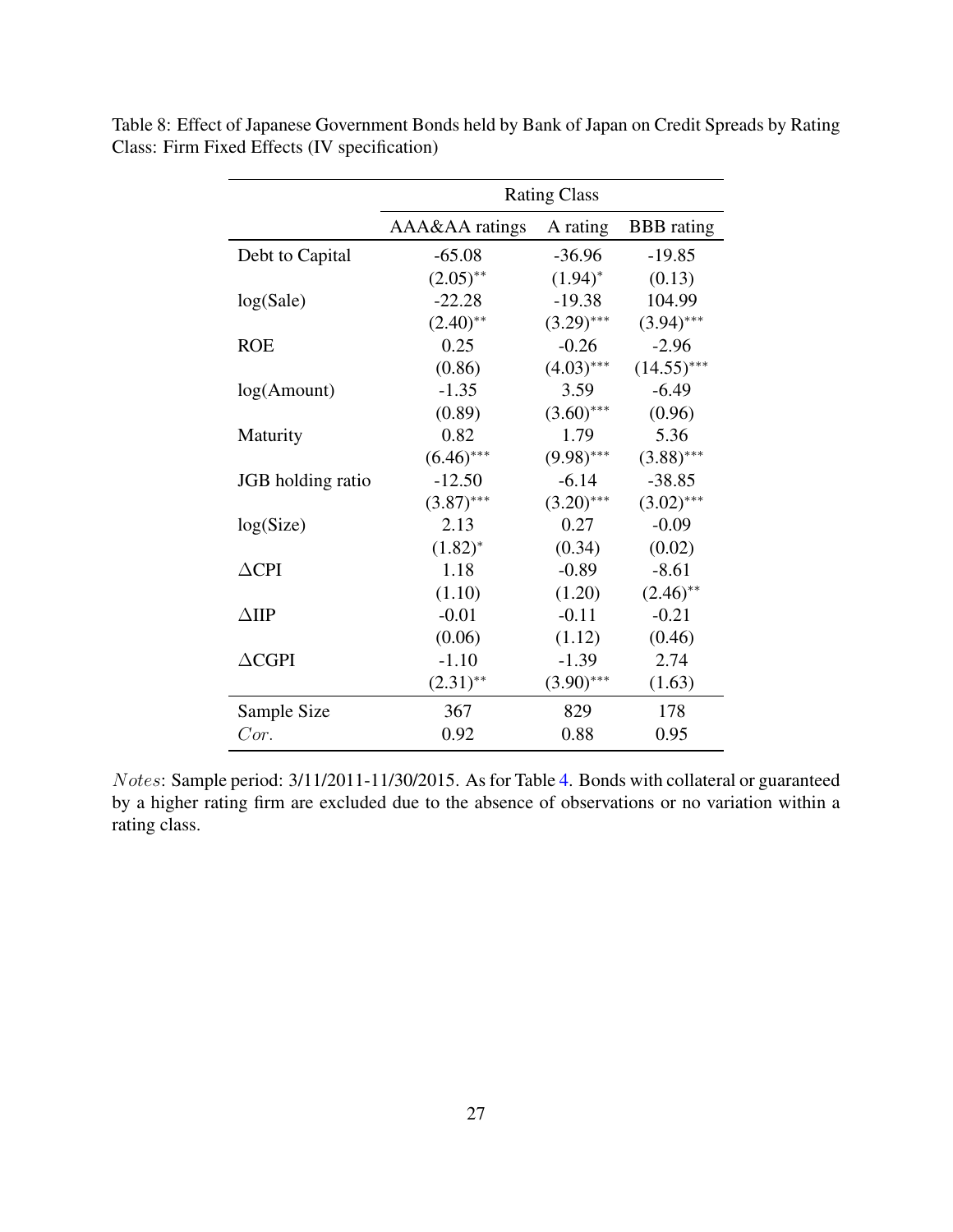|                      | Selection      | Regression         | Selection          | Regression     |  |
|----------------------|----------------|--------------------|--------------------|----------------|--|
|                      | Equation $(1)$ | Equation $(1)$     | Equation $(2)$     | Equation $(2)$ |  |
| Constant             | 77.24          | 42.71              | 77.25              | 150.56         |  |
|                      | $(3.61)$ ***   | $(2.24)$ **        | $(3.00)$ ***       | $(4.05)$ ***   |  |
| Debt to Capital      | $-6.55$        |                    | $-6.55$            |                |  |
|                      | (0.52)         |                    | (0.41)             |                |  |
| log(Sale)            | 1.19           |                    | 1.20               |                |  |
|                      | (1.01)         |                    | (0.82)             |                |  |
| <b>ROE</b>           | 0.36           |                    | 0.37               |                |  |
|                      | $(5.93)$ ***   |                    | $(5.15)$ ***       |                |  |
| AAA rating           |                | $-64.89$           |                    | $-65.42$       |  |
|                      |                | (1.65)             |                    | (1.37)         |  |
| AA rating            | $-1.88$        | $-54.16$           | $-1.88$            | $-53.87$       |  |
|                      | (0.37)         | $(14.49)$ ***      | (0.29)             | $(14.44)$ ***  |  |
| A rating             | $-1.81$        | $-39.65$           | $-1.81$            | $-39.70$       |  |
|                      | (0.41)         | $(17.89)$ ***      | (0.34)             | $(17.99)$ ***  |  |
| log(Amount)          | $-7.98$        | $-0.70$            | $-7.96$            | $-0.53$        |  |
|                      | $(5.12)$ ***   | (0.48)             | $(4.45)$ ***       | (0.36)         |  |
| Maturity             | $-0.09$        | 0.62               | $-0.08$            | 0.57           |  |
|                      | (0.28)         | $(2.07)$ **        | (0.19)             | $(1.97)$ **    |  |
| log(debt/GDP)        |                |                    |                    | $-114.72$      |  |
|                      |                |                    |                    | $(2.86)$ ***   |  |
| JGB holding ratio    | 2.61           | $-12.26$           | 2.61               |                |  |
|                      | (0.84)         | $(3.48)$ ***       | (0.68)             |                |  |
| log(Size)            |                | 1.15               |                    | 1.34           |  |
|                      |                | (0.77)             |                    | (0.88)         |  |
| $\triangle$ CPI      |                | $-1.00$            |                    | $-1.70$        |  |
|                      |                | (0.67)             |                    | (1.12)         |  |
| $\triangle$ IIP      |                | $-0.17$            |                    | $-0.13$        |  |
|                      |                | (1.03)             |                    | (0.82)         |  |
| $\Delta \text{CGPI}$ |                | $-1.17$            |                    | $-1.06$        |  |
|                      |                | $(1.68)^{*}$       |                    | (1.39)         |  |
| $\sigma$             |                | $21.61 (49.4)$ *** | $21.66(48.14)$ *** |                |  |
| $\rho$               |                | $0.14(9.91)$ ***   | $0.12(8.95)$ ***   |                |  |
| Sample Size          | 1,381          |                    | 1,381              |                |  |
| Log-likelihood       | 62.75          |                    | 63.54              |                |  |

Table 9: Sample Selection Problem after the Great East Japan Earthquake: Credit Spreads

Notes: As for Table 3. The estimated coefficients and t-ratios of industry dummies are not reported.